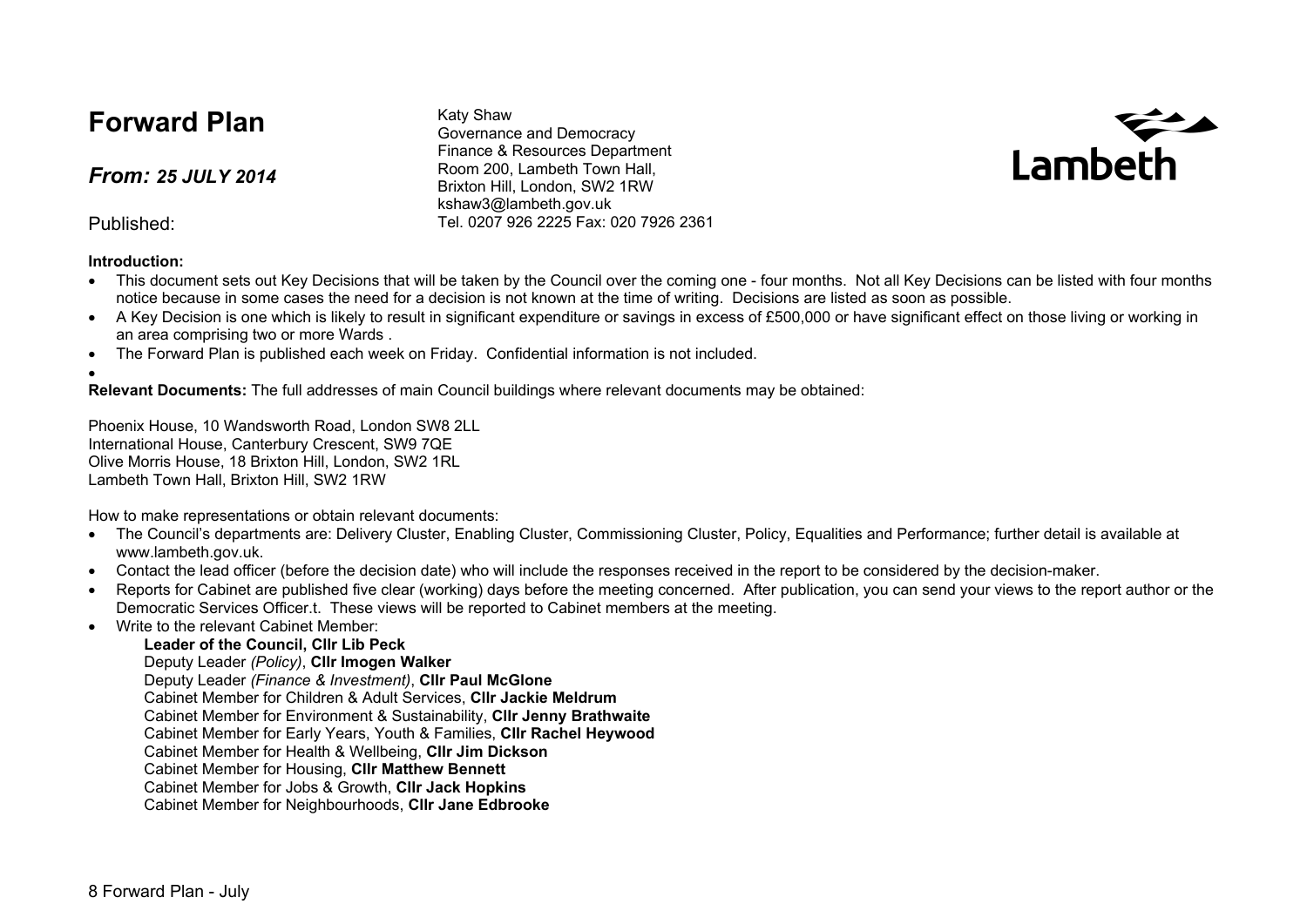6 Forward Plan - July 2014 - 2 -

.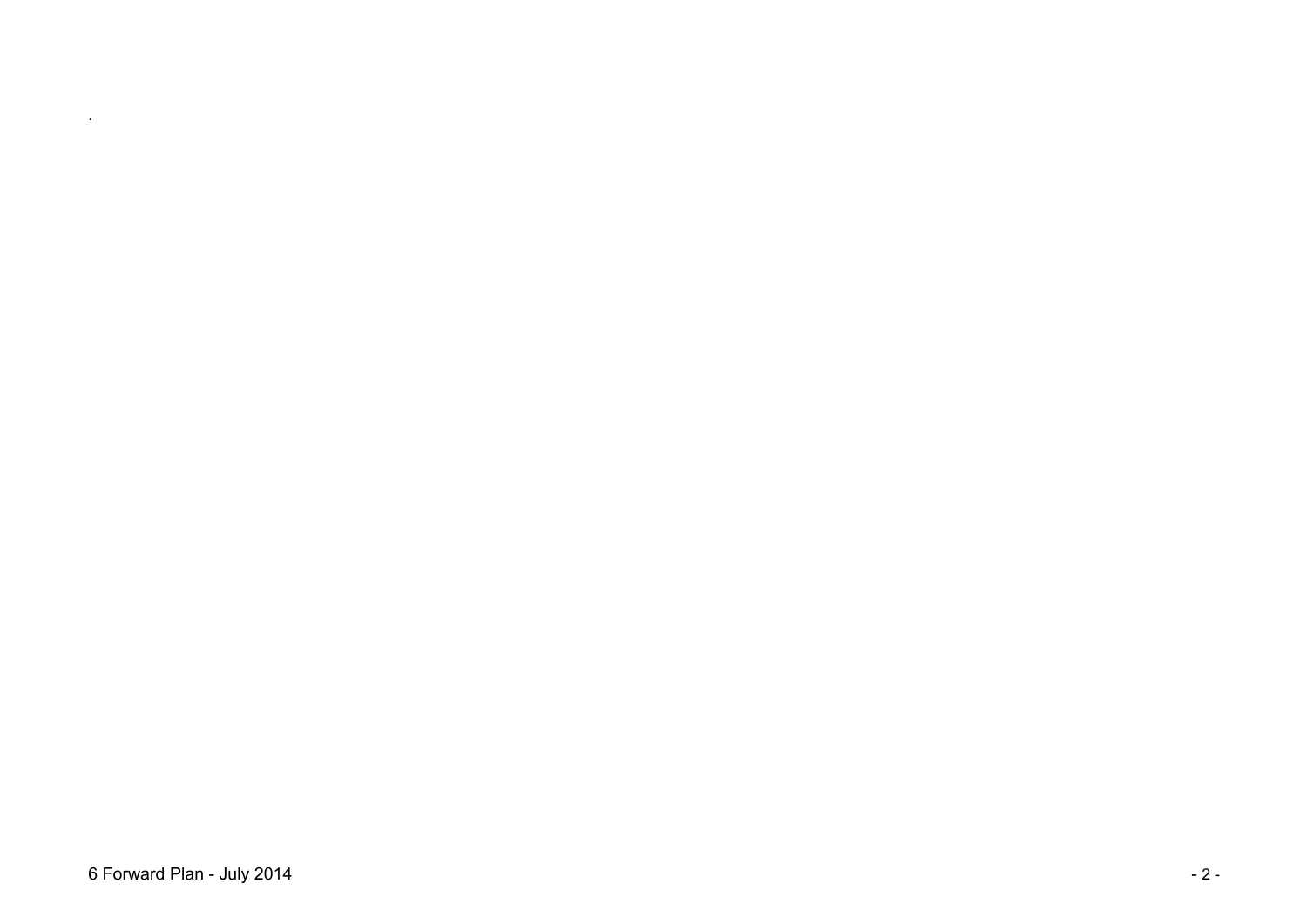| <b>Key Decision (Including Brief</b><br>Decision-maker,<br><b>Summary &amp; Expected</b><br><b>Edition of Forward Plan</b><br>when first appeared {2}<br>Outcome)<br>(including ward) $\{1\}$ | Date decision to be<br>taken $\{3\}$ | External<br><b>Consultation:</b><br>Who<br>How<br>Closing date $\{4\}$ | <b>Relevant documents</b><br>${5}$ | <b>Lead Officer (to whom</b><br>representations should be<br>made, and holder of<br>$documents)$ {6} |
|-----------------------------------------------------------------------------------------------------------------------------------------------------------------------------------------------|--------------------------------------|------------------------------------------------------------------------|------------------------------------|------------------------------------------------------------------------------------------------------|
|-----------------------------------------------------------------------------------------------------------------------------------------------------------------------------------------------|--------------------------------------|------------------------------------------------------------------------|------------------------------------|------------------------------------------------------------------------------------------------------|

# **Reports to be considered by Cabinet**

# **Reports to be approved by Cabinet**

| Lambeth Child Employment By<br>Laws<br>The proposal is to set local By                                            | Cabinet<br>Council | 8 Sep 2014<br>19 Nov 2014 | Extensive campaign<br>with posters, leaflets<br>and newspaper | Lambeth Child<br><b>Employment By Laws</b> | Cathy Twist, Delivery<br>Director, Education, Learning<br>and Skills       |
|-------------------------------------------------------------------------------------------------------------------|--------------------|---------------------------|---------------------------------------------------------------|--------------------------------------------|----------------------------------------------------------------------------|
| Laws which govern and support<br>children between the ages of 13-                                                 | 15 November 2013   |                           | articles and adverts.<br>Email to all Lambeth                 |                                            | Keisha Rose, Secondary                                                     |
| 16 (of statutory school age)<br>whilst employed by businesses<br>registered and operating in the<br>Lambeth area. |                    |                           | school head teachers<br>& governors                           |                                            | Admissions and Child<br><b>Employment Officer</b><br>ctwist@lambeth.gov.uk |
|                                                                                                                   |                    |                           |                                                               |                                            | KRose@lambeth.gov.uk<br>International House<br>Tel: 020 7926 9541          |
| All Wards                                                                                                         |                    |                           |                                                               |                                            |                                                                            |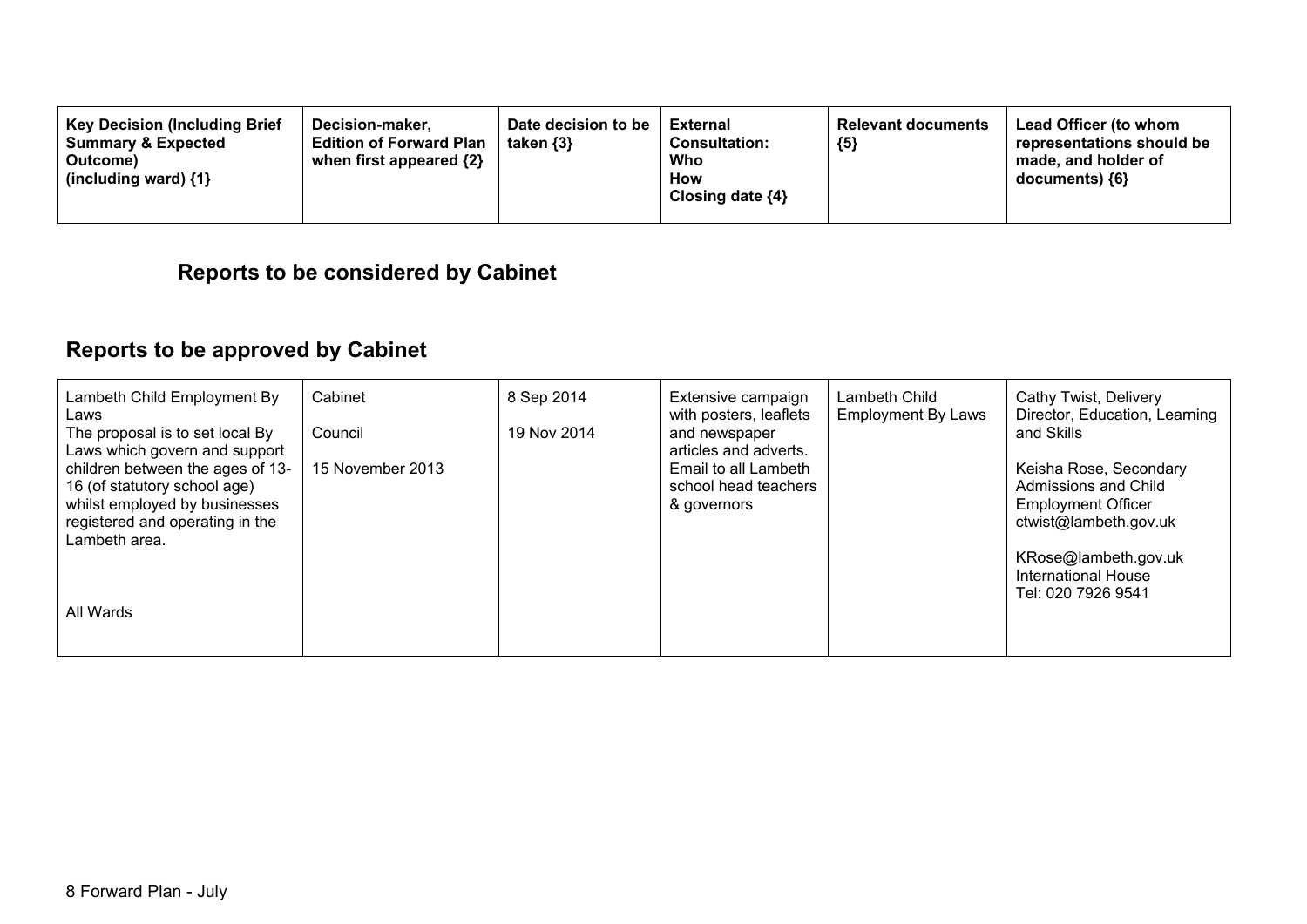| Proposal to introduce an Early<br>Morning Restriction Order for<br>part of Wandsworth Road near<br>the junction with North Street.<br>The area has experienced<br>problems with low level alcohol<br>related anti social behaviour over<br>a long period. Other processes<br>such as licence engagement | Cabinet<br>Council<br>10 January 2014 | 13 Oct 2014<br>19 Nov 2014 |  | John Smith, Licensing<br>Manager<br>jsmith5@lambeth.gov.uk<br>2nd Floor,, Ivor House<br>Tel: 020 7926 6140 |
|---------------------------------------------------------------------------------------------------------------------------------------------------------------------------------------------------------------------------------------------------------------------------------------------------------|---------------------------------------|----------------------------|--|------------------------------------------------------------------------------------------------------------|
| with relevant premises and<br>licence review have not proved<br>successful.                                                                                                                                                                                                                             |                                       |                            |  |                                                                                                            |
| Clapham Town                                                                                                                                                                                                                                                                                            |                                       |                            |  |                                                                                                            |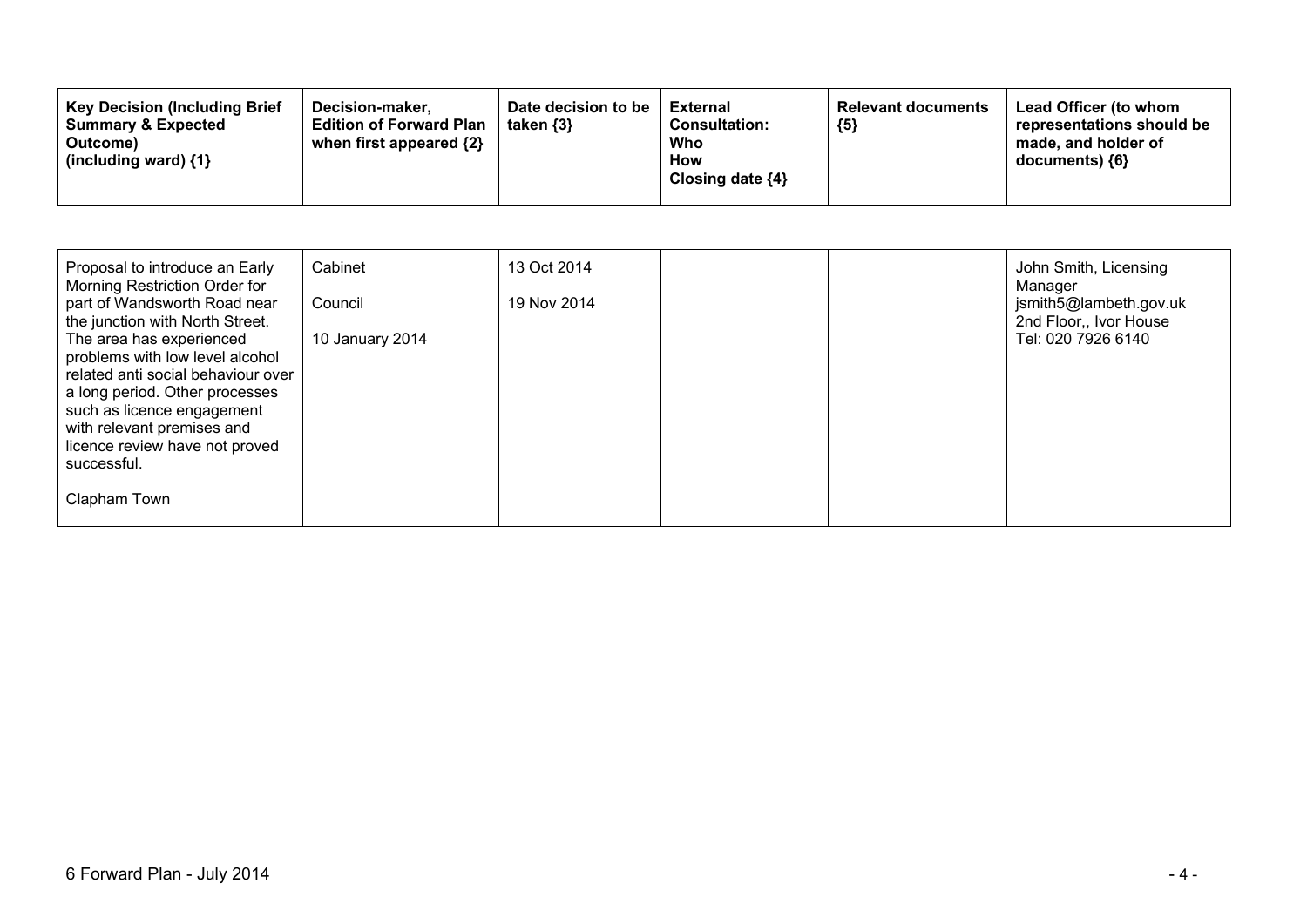**Reports to be approved by the Health and Wellbeing Board**

**None**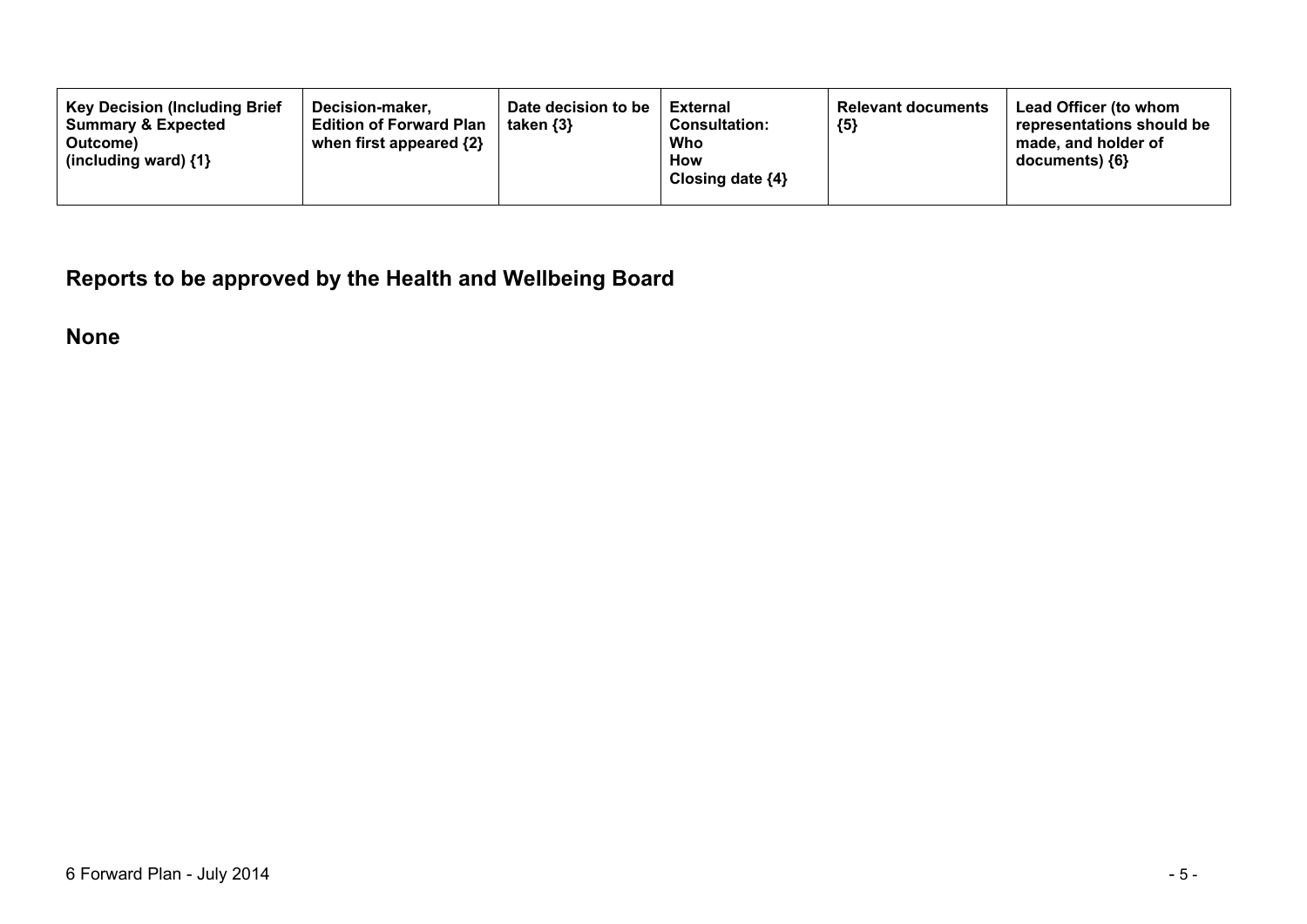| <b>Key Decision (Including Brief</b><br>Decision-maker.<br><b>Summary &amp; Expected</b><br><b>Edition of Forward Plan</b><br>when first appeared {2}<br>Outcome)<br>(including ward) $\{1\}$ | Date decision to be<br>taken $\{3\}$ | <b>External</b><br><b>Consultation:</b><br>Who<br><b>How</b><br>Closing date $\{4\}$ | <b>Relevant documents</b><br>${5}$ | Lead Officer (to whom<br>representations should be<br>made, and holder of<br>$documents)$ {6} |
|-----------------------------------------------------------------------------------------------------------------------------------------------------------------------------------------------|--------------------------------------|--------------------------------------------------------------------------------------|------------------------------------|-----------------------------------------------------------------------------------------------|
|-----------------------------------------------------------------------------------------------------------------------------------------------------------------------------------------------|--------------------------------------|--------------------------------------------------------------------------------------|------------------------------------|-----------------------------------------------------------------------------------------------|

**Reports to be approved by Cabinet Members**

**Leader of the Council**

**None**

**Deputy Leader of the Council (Policy)**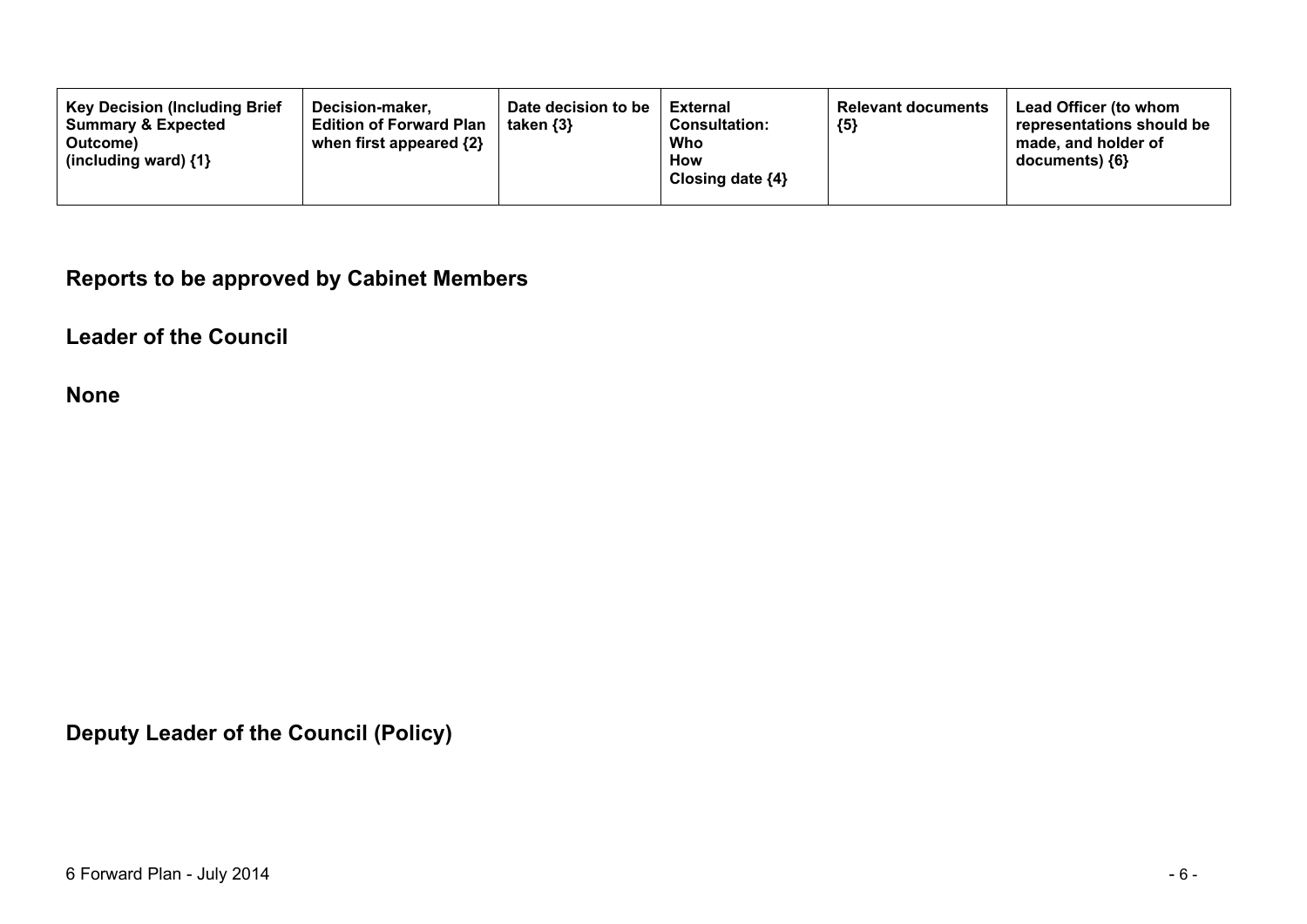| <b>Key Decision (Including Brief)</b><br>Decision-maker,<br><b>Summary &amp; Expected</b><br><b>Edition of Forward Plan</b><br>when first appeared $\{2\}$<br>Outcome)<br>(including ward) $\{1\}$ | Date decision to be<br>taken $\{3\}$ | <b>External</b><br><b>Consultation:</b><br>Who<br>How<br>Closing date ${4}$ | <b>Relevant documents</b><br>${5}$ | Lead Officer (to whom<br>representations should be<br>made, and holder of<br>documents) ${6}$ |
|----------------------------------------------------------------------------------------------------------------------------------------------------------------------------------------------------|--------------------------------------|-----------------------------------------------------------------------------|------------------------------------|-----------------------------------------------------------------------------------------------|
|----------------------------------------------------------------------------------------------------------------------------------------------------------------------------------------------------|--------------------------------------|-----------------------------------------------------------------------------|------------------------------------|-----------------------------------------------------------------------------------------------|

| St Leonard's Primary - Main<br>Contractor<br>The decision will enable the<br>contract to be raised and the<br>works undertaken. The works<br>will include internal and external<br>refurbishment and remodelling<br>works as required. The works<br>will also include the provision of<br>a new 30-place nursery along<br>with the demolition of the<br>existing caretaker's house.<br>The annual budget for the<br>proposed works will result in the<br>spend of circa £2.5M excluding<br>FFE and ICT equipment.<br>The request for approval to<br>appoint the successful tenderers<br>for the construction contract will<br>be presented in May 2014.<br>St Leonards; Streatham South;<br><b>Streatham Wells</b> | Deputy Leader of the<br>Council - Policy<br>(Statutory Deputy<br>Leader)<br>3 January 2014 | 4 Aug 2014 | Schools<br><b>Stakeholders</b><br>Consultation with key<br>stakeholders /<br>schools etc. has<br>been on-going.<br>During a process of<br>feasibility the school<br>and stakeholders<br>have been informed<br>of the nature of the<br>works required. Once<br>the Architects have<br>produced a design,<br>public meetings will<br>be held at the school<br>and all stakeholders<br>invited. Informal<br>consultation with all<br>stakeholders will be<br>followed by a<br>statutory<br>consultation. |  | Alfred Akpo-Teye,<br>Programme Manager<br>Aakpo-teye@lambeth.gov.uk<br>International House<br>Tel: 020 7926 9839 |
|--------------------------------------------------------------------------------------------------------------------------------------------------------------------------------------------------------------------------------------------------------------------------------------------------------------------------------------------------------------------------------------------------------------------------------------------------------------------------------------------------------------------------------------------------------------------------------------------------------------------------------------------------------------------------------------------------------------------|--------------------------------------------------------------------------------------------|------------|-------------------------------------------------------------------------------------------------------------------------------------------------------------------------------------------------------------------------------------------------------------------------------------------------------------------------------------------------------------------------------------------------------------------------------------------------------------------------------------------------------|--|------------------------------------------------------------------------------------------------------------------|
|--------------------------------------------------------------------------------------------------------------------------------------------------------------------------------------------------------------------------------------------------------------------------------------------------------------------------------------------------------------------------------------------------------------------------------------------------------------------------------------------------------------------------------------------------------------------------------------------------------------------------------------------------------------------------------------------------------------------|--------------------------------------------------------------------------------------------|------------|-------------------------------------------------------------------------------------------------------------------------------------------------------------------------------------------------------------------------------------------------------------------------------------------------------------------------------------------------------------------------------------------------------------------------------------------------------------------------------------------------------|--|------------------------------------------------------------------------------------------------------------------|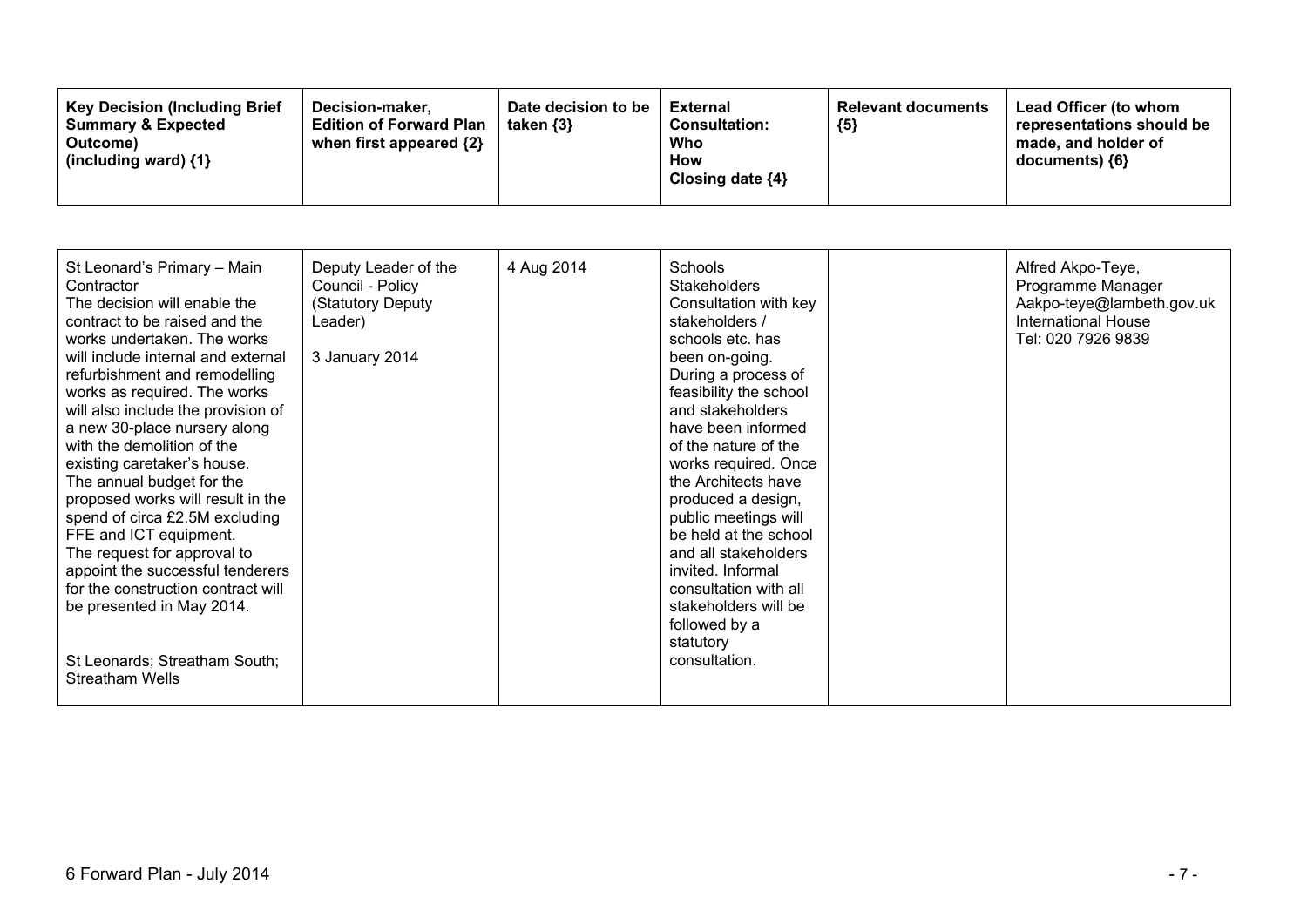| <b>Key Decision (Including Brief</b><br>Decision-maker,<br><b>Summary &amp; Expected</b><br><b>Edition of Forward Plan</b><br>when first appeared $\{2\}$<br>Outcome)<br>(including ward) $\{1\}$ | Date decision to be<br>taken $\{3\}$ | External<br><b>Consultation:</b><br>Who<br>How<br>Closing date ${4}$ | <b>Relevant documents</b><br>${5}$ | Lead Officer (to whom<br>representations should be<br>made, and holder of<br>documents) ${6}$ |
|---------------------------------------------------------------------------------------------------------------------------------------------------------------------------------------------------|--------------------------------------|----------------------------------------------------------------------|------------------------------------|-----------------------------------------------------------------------------------------------|
|---------------------------------------------------------------------------------------------------------------------------------------------------------------------------------------------------|--------------------------------------|----------------------------------------------------------------------|------------------------------------|-----------------------------------------------------------------------------------------------|

| Capital Maintenance Programme<br>2014/15<br>The decision will enable a series<br>of essential works contracts<br>under the planned "Capital<br>Maintenance Programme" to be<br>raised and the works<br>undertaken.<br>All Wards | Deputy Leader of the<br>Council - Policy<br>(Statutory Deputy<br>Leader)<br>3 January 2014 | 4 Aug 2014 | Schools<br>Key stakeholders<br>Consultation with key<br>stakeholders /<br>schools etc. has<br>been on-going.<br>During a process of<br>feasibility and design<br>for specific works all<br>schools and<br>stakeholders have<br>been informed of the<br>nature of the works<br>required and updated<br>along the way. Once<br>contacts are awarded<br>to specific<br>contractors more<br>detailed information<br>will be issued to all<br>regarding programme<br>dates etc. This<br>process is on-going. |  | Alfred Akpo-Teye,<br>Programme Manager<br>Aakpo-teye@lambeth.gov.uk<br><b>International House</b><br>Tel: 020 7926 9839 |
|---------------------------------------------------------------------------------------------------------------------------------------------------------------------------------------------------------------------------------|--------------------------------------------------------------------------------------------|------------|---------------------------------------------------------------------------------------------------------------------------------------------------------------------------------------------------------------------------------------------------------------------------------------------------------------------------------------------------------------------------------------------------------------------------------------------------------------------------------------------------------|--|-------------------------------------------------------------------------------------------------------------------------|
|---------------------------------------------------------------------------------------------------------------------------------------------------------------------------------------------------------------------------------|--------------------------------------------------------------------------------------------|------------|---------------------------------------------------------------------------------------------------------------------------------------------------------------------------------------------------------------------------------------------------------------------------------------------------------------------------------------------------------------------------------------------------------------------------------------------------------------------------------------------------------|--|-------------------------------------------------------------------------------------------------------------------------|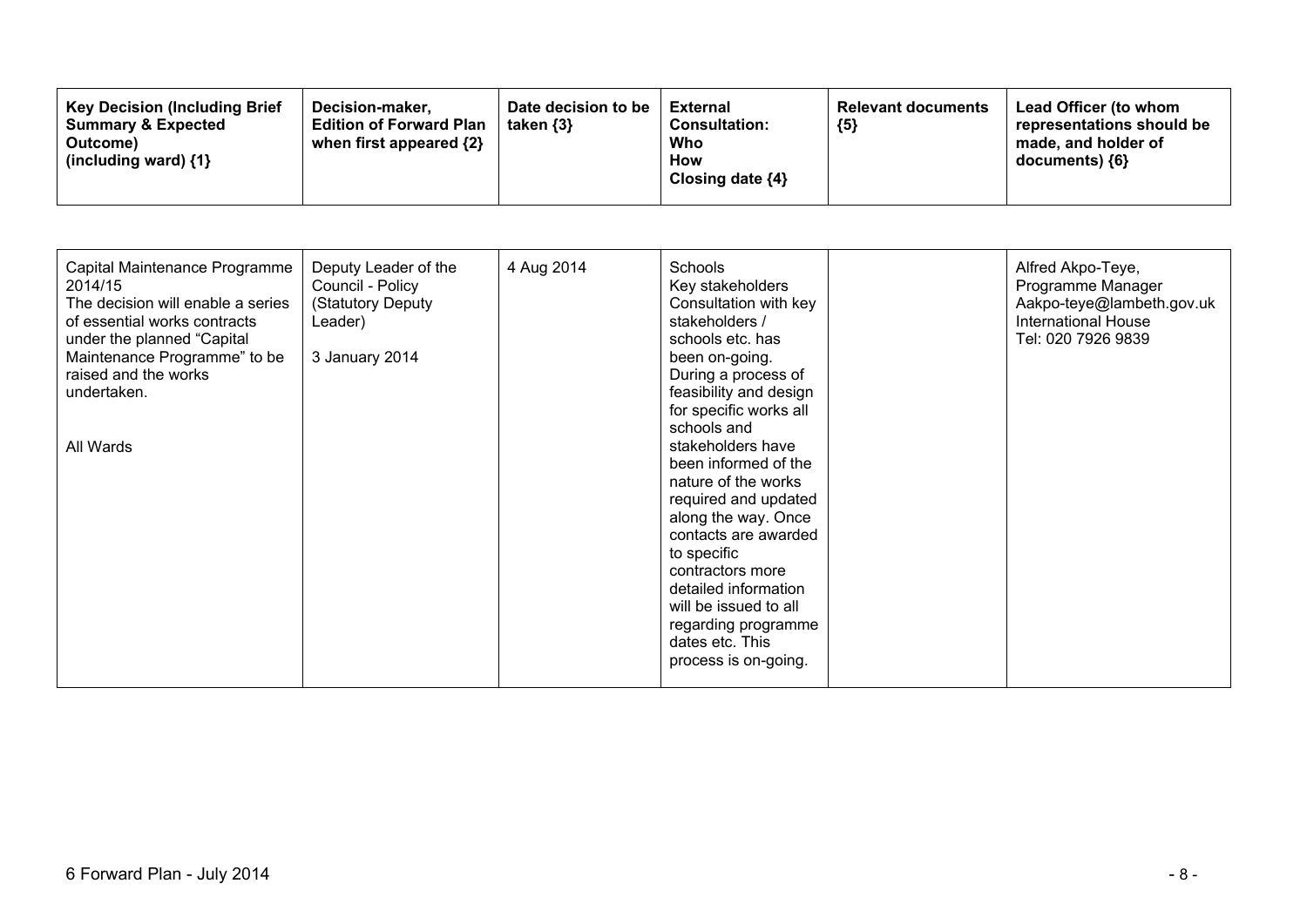| Paxton, Woodmansterne & St<br>John's Angell Town Primary<br>Schools Expansion - Main<br>Contractor<br>The decision will enable the<br>contract to be raised and the<br>works undertaken. The total<br>budget for the proposed works<br>will result in the spend of circa<br>£18m which is made up of<br><b>Targeted Basic Needs and Basic</b><br>Needs Funding.<br>The request for approval to<br>appoint the successful tenderers<br>for the construction contract will<br>be presented in May 2014.<br>Coldharbour; Gipsy Hill;<br>Streatham South | Deputy Leader of the<br>Council - Policy<br>(Statutory Deputy)<br>Leader) | 4 Aug 2014 | Key<br>stakeholders/schools<br>Consultation with key<br>stakeholders /<br>schools etc. has<br>been on-going.<br>During a process of<br>feasibility the school<br>and stakeholders<br>have been informed<br>of the nature of the<br>works required. Once<br>the Architects have<br>produced a design,<br>public meetings will<br>be held at the school<br>and all stakeholders<br>invited. Informal<br>consultation with all<br>stakeholders will be<br>followed by a<br>statutory<br>consultation. |  | Sylvester Eyong, Programme<br>Manager<br>seyong@lambeth.gov.uk<br>International House<br>Tel: 020 7926 3216 |
|------------------------------------------------------------------------------------------------------------------------------------------------------------------------------------------------------------------------------------------------------------------------------------------------------------------------------------------------------------------------------------------------------------------------------------------------------------------------------------------------------------------------------------------------------|---------------------------------------------------------------------------|------------|----------------------------------------------------------------------------------------------------------------------------------------------------------------------------------------------------------------------------------------------------------------------------------------------------------------------------------------------------------------------------------------------------------------------------------------------------------------------------------------------------|--|-------------------------------------------------------------------------------------------------------------|
|------------------------------------------------------------------------------------------------------------------------------------------------------------------------------------------------------------------------------------------------------------------------------------------------------------------------------------------------------------------------------------------------------------------------------------------------------------------------------------------------------------------------------------------------------|---------------------------------------------------------------------------|------------|----------------------------------------------------------------------------------------------------------------------------------------------------------------------------------------------------------------------------------------------------------------------------------------------------------------------------------------------------------------------------------------------------------------------------------------------------------------------------------------------------|--|-------------------------------------------------------------------------------------------------------------|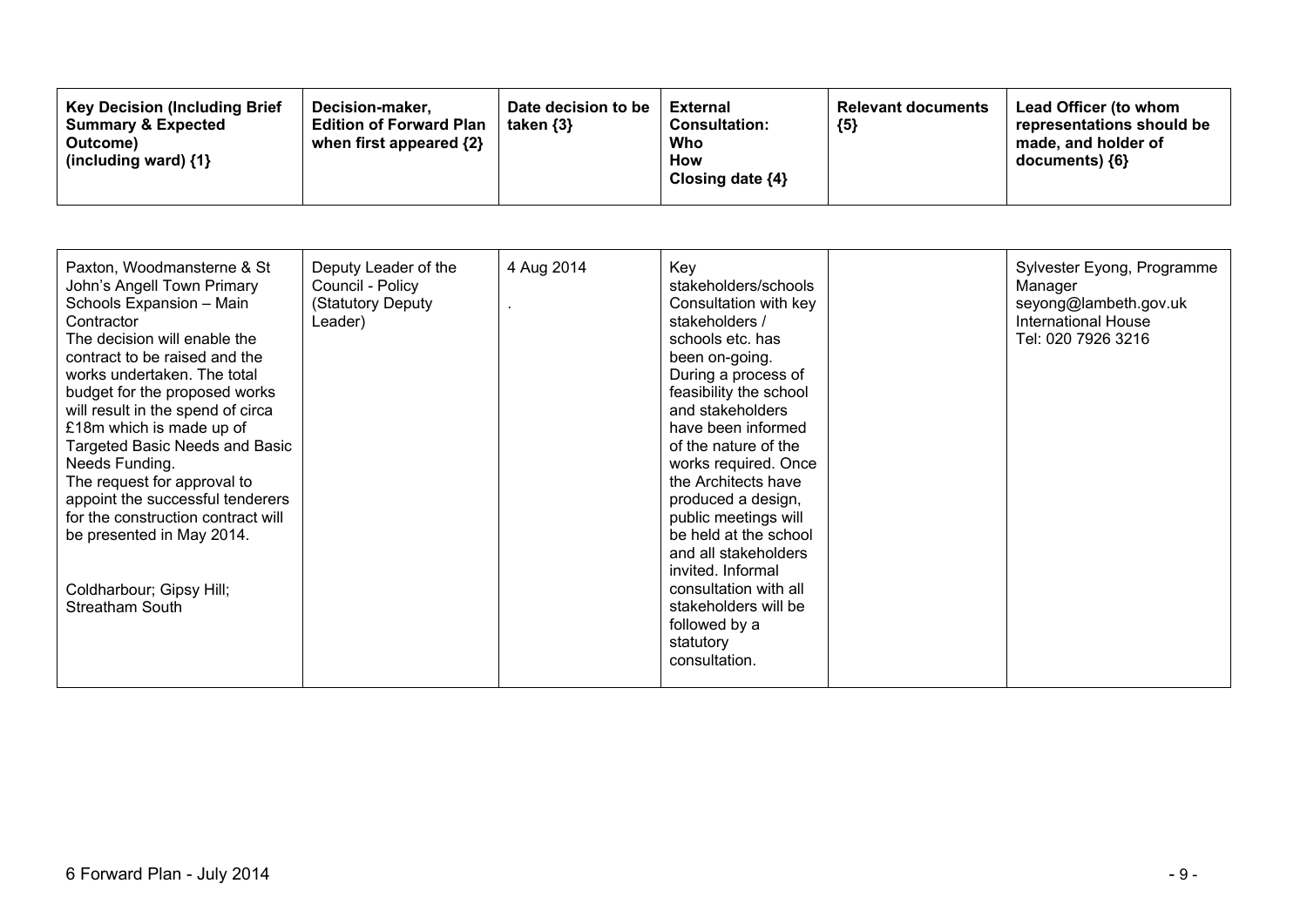| <b>Key Decision (Including Brief)</b><br>Decision-maker,<br><b>Summary &amp; Expected</b><br><b>Edition of Forward Plan</b><br>when first appeared {2}<br>Outcome)<br>(including ward) $\{1\}$ | Date decision to be<br>taken $\{3\}$ | <b>External</b><br><b>Consultation:</b><br>Who<br>How<br>Closing date $\{4\}$ | <b>Relevant documents</b><br>${5}$ | <b>Lead Officer (to whom</b><br>representations should be<br>made, and holder of<br>documents) ${6}$ |
|------------------------------------------------------------------------------------------------------------------------------------------------------------------------------------------------|--------------------------------------|-------------------------------------------------------------------------------|------------------------------------|------------------------------------------------------------------------------------------------------|
|------------------------------------------------------------------------------------------------------------------------------------------------------------------------------------------------|--------------------------------------|-------------------------------------------------------------------------------|------------------------------------|------------------------------------------------------------------------------------------------------|

| Sudbourne School Expansion<br>Project<br>A decision is requested for an<br>expansion project set to increase<br>by 1.5 Form Entry (FE) creating<br>3FE for the school. | Deputy Leader of the<br>Council - Policy<br>(Statutory Deputy)<br>Leader)<br>26 July 2013 | 4 Aug 2014 | School staff, parents,<br>children, local<br>residents, Governors,<br>council officers and<br>Cabinet Member.             | Sylvester Eyong, Programme<br>Manager<br>seyong@lambeth.gov.uk<br><b>International House</b><br>Tel: 020 7926 3216 |
|------------------------------------------------------------------------------------------------------------------------------------------------------------------------|-------------------------------------------------------------------------------------------|------------|---------------------------------------------------------------------------------------------------------------------------|--------------------------------------------------------------------------------------------------------------------|
| <b>Brixton Hill</b>                                                                                                                                                    |                                                                                           |            | Consultation with<br>school, service users<br>and stake holders.<br>Future statutory<br>notification process<br>with DfE. |                                                                                                                    |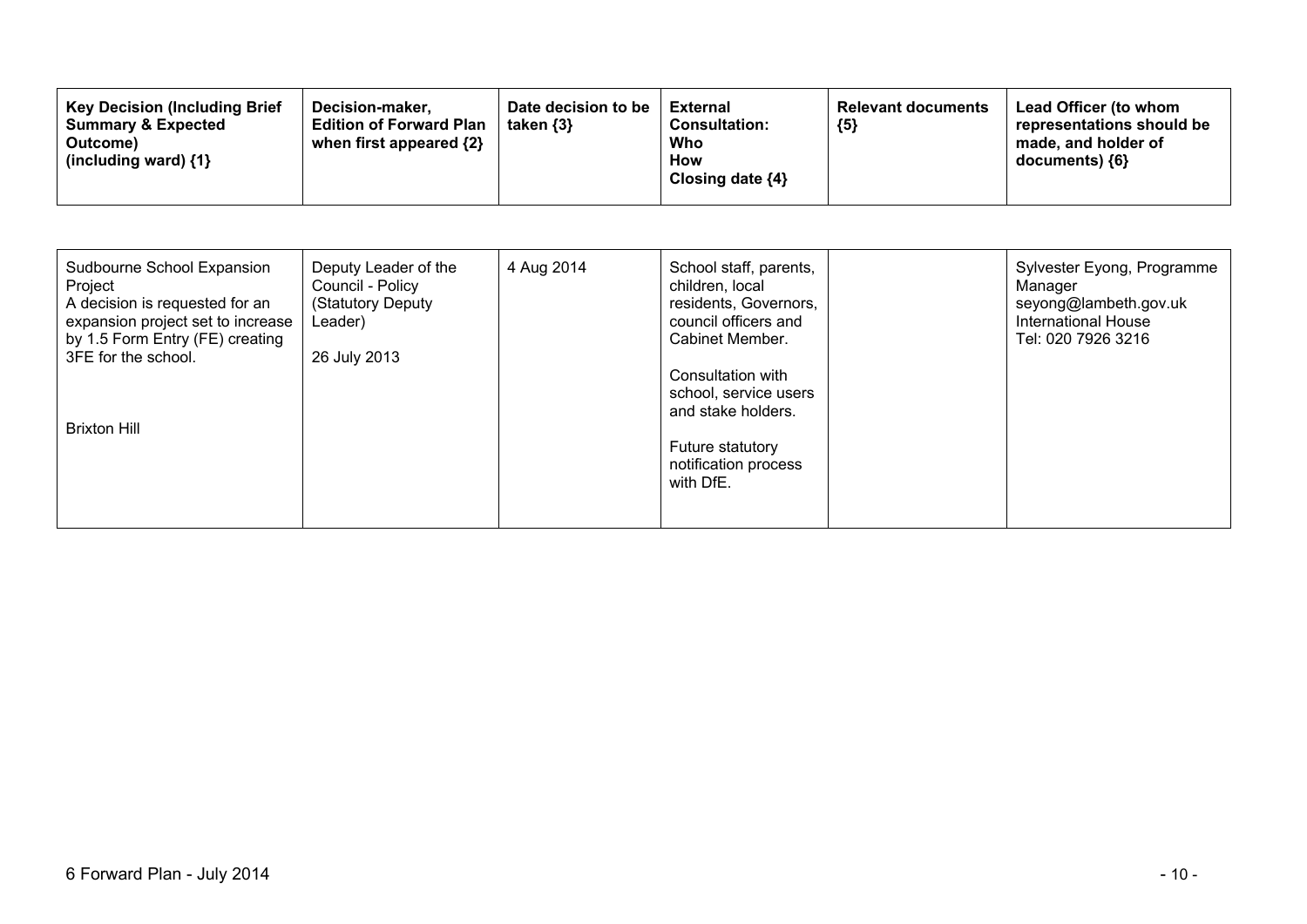| <b>Key Decision (Including Brief</b><br>Decision-maker.<br><b>Summary &amp; Expected</b><br><b>Edition of Forward Plan</b><br>when first appeared {2}<br>Outcome)<br>(including ward) $\{1\}$ | Date decision to be<br>taken $\{3\}$ | External<br><b>Consultation:</b><br>Who<br><b>How</b><br>Closing date $\{4\}$ | <b>Relevant documents</b><br>${5}$ | Lead Officer (to whom<br>representations should be<br>made, and holder of<br>documents) ${6}$ |
|-----------------------------------------------------------------------------------------------------------------------------------------------------------------------------------------------|--------------------------------------|-------------------------------------------------------------------------------|------------------------------------|-----------------------------------------------------------------------------------------------|
|-----------------------------------------------------------------------------------------------------------------------------------------------------------------------------------------------|--------------------------------------|-------------------------------------------------------------------------------|------------------------------------|-----------------------------------------------------------------------------------------------|

| <b>Telferscot Primary School</b><br>Expansion<br>There is a growing demand for<br>Primary School Places in<br>Lambeth and especially in the<br>South of the Borough where<br>there has been a significant<br>increase in applications over the<br>past few years. To help meet this<br>demand it is proposed to expand<br>Telferscot School from 1 form of<br>entry per year i.e. 30 children per<br>year to two forms of entry (60<br>children per year).<br>It is planned for this proposed<br>project to be completed by<br>September 2015. The budget for<br>this project is £4m. | Deputy Leader of the<br>Council - Policy<br>(Statutory Deputy<br>Leader)<br>25.04.14 | 4 Aug 2014 | All stakeholders will<br>be consulted as part<br>of the Planning and<br>statutory education<br>consultation<br>processes. | Alfred Akpo-Teye,<br>Programme Manager<br>Aakpo-teye@lambeth.gov.uk<br><b>International House</b><br>Tel: 020 7926 9839 |
|---------------------------------------------------------------------------------------------------------------------------------------------------------------------------------------------------------------------------------------------------------------------------------------------------------------------------------------------------------------------------------------------------------------------------------------------------------------------------------------------------------------------------------------------------------------------------------------|--------------------------------------------------------------------------------------|------------|---------------------------------------------------------------------------------------------------------------------------|-------------------------------------------------------------------------------------------------------------------------|
| <b>Thornton</b>                                                                                                                                                                                                                                                                                                                                                                                                                                                                                                                                                                       |                                                                                      |            |                                                                                                                           |                                                                                                                         |

**Deputy Leader of the Council - Finance and Investment**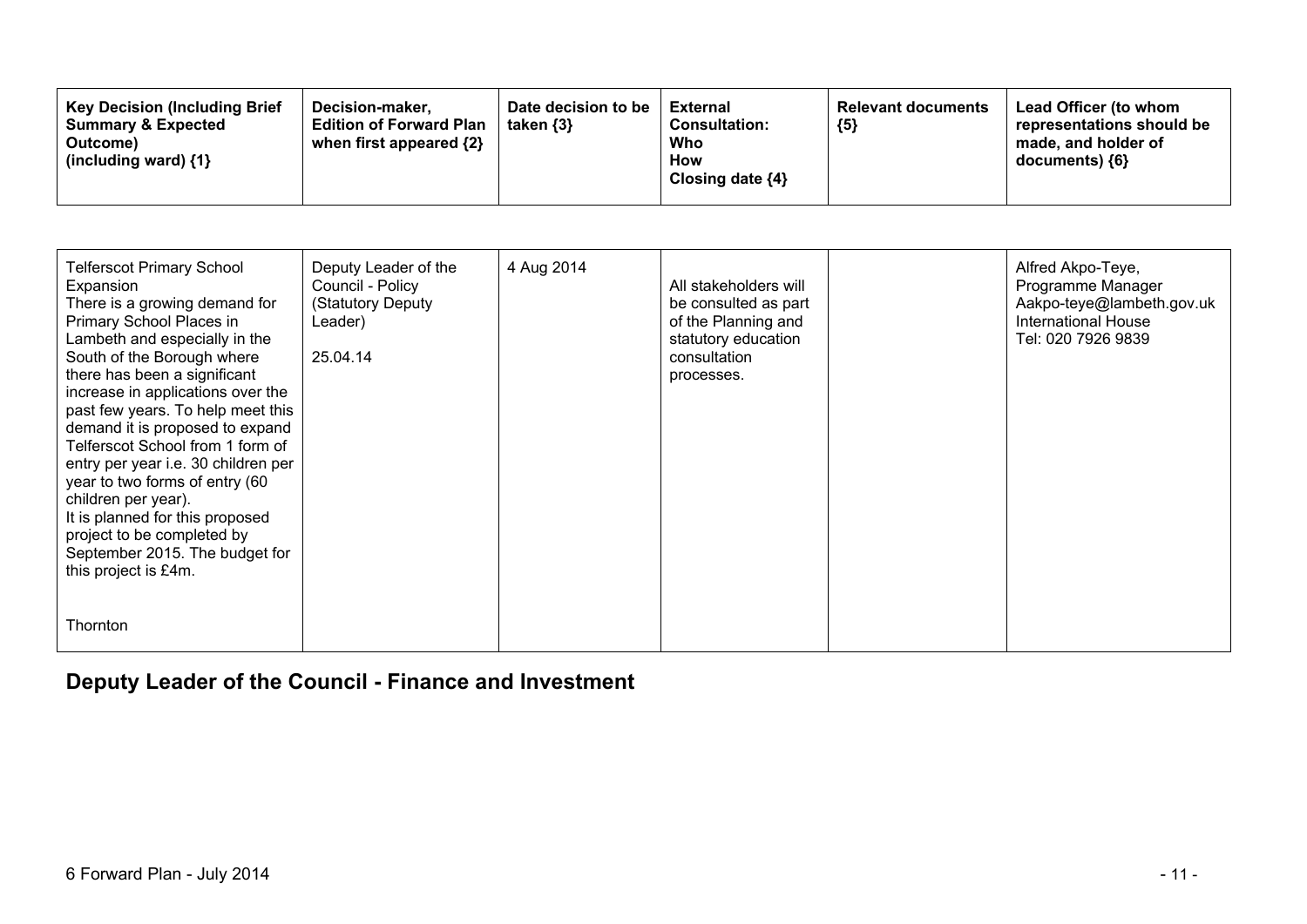| Community-led, borough-wide<br>Wi-Fi<br>To seek the approval of Cabinet<br>to adopt a strategy of developing<br>and implementing a<br>mutual/social enterprise model<br>through the use of council owned<br>assets to deliver a Wi-Fi<br>network, which would support<br>the Council's policy of actively<br>addressing digital inclusion as<br>well as offer the potential of<br>generating cost savings for<br>Lambeth Council.<br>All Wards | Deputy Leader of the<br>Council - Finance and<br>Investment<br>13.12.13    | 4 Aug 2014 | To follow                    | Ollie Parrish<br>OParrish@lambeth.gov.uk                                                                               |
|------------------------------------------------------------------------------------------------------------------------------------------------------------------------------------------------------------------------------------------------------------------------------------------------------------------------------------------------------------------------------------------------------------------------------------------------|----------------------------------------------------------------------------|------------|------------------------------|------------------------------------------------------------------------------------------------------------------------|
| Supply of Heating Fuels<br>To supply heating fuels to<br>Lambeth communal boilers.<br>All Wards                                                                                                                                                                                                                                                                                                                                                | Deputy Leader of the<br>Council - Finance and<br>Investment<br>March, 2012 | 4 Aug 2014 | No external<br>consultation. | Christian Bray, Finance<br>Services Manager<br>cbray@lambeth.gov.uk<br><b>Olive Morris House</b><br>Tel: 020 7926 2693 |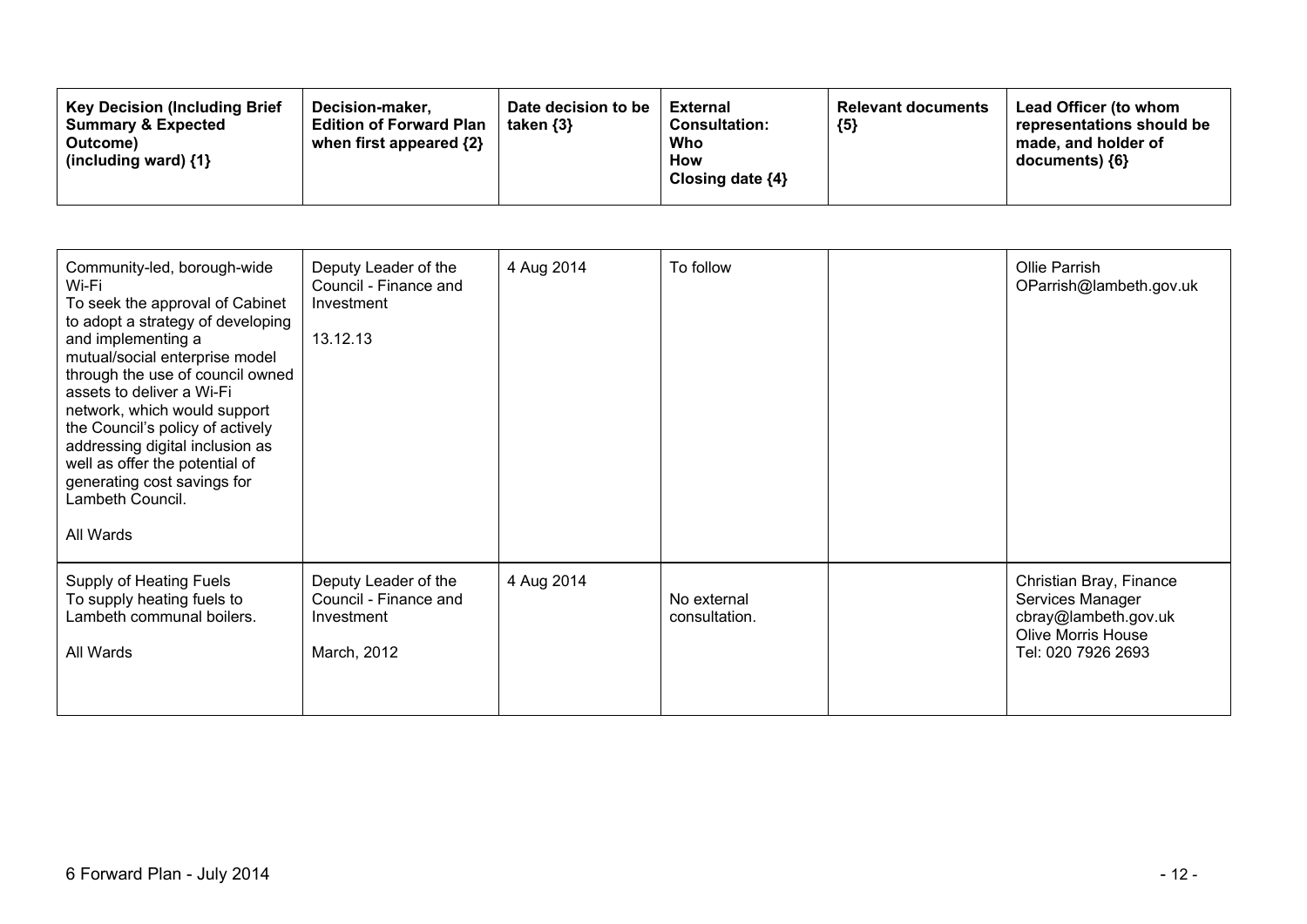| <b>Key Decision (Including Brief)</b><br>Decision-maker.<br><b>Summary &amp; Expected</b><br><b>Edition of Forward Plan</b><br>when first appeared {2}<br>Outcome)<br>(including ward) $\{1\}$ | Date decision to be<br>taken $\{3\}$ | External<br><b>Consultation:</b><br>Who<br>How<br>Closing date $\{4\}$ | <b>Relevant documents</b><br>${5}$ | Lead Officer (to whom<br>representations should be<br>made, and holder of<br>$documents)$ {6} |
|------------------------------------------------------------------------------------------------------------------------------------------------------------------------------------------------|--------------------------------------|------------------------------------------------------------------------|------------------------------------|-----------------------------------------------------------------------------------------------|
|------------------------------------------------------------------------------------------------------------------------------------------------------------------------------------------------|--------------------------------------|------------------------------------------------------------------------|------------------------------------|-----------------------------------------------------------------------------------------------|

| Single Homeless Project for the<br>Lambeth Tenancy Support<br>Service<br>The award of a 3 year contract<br>extension under waiver to the<br>Single Homeless Project for the<br>Lambeth Tenancy Support<br>Service. The service will provide<br>tenancy support to tenants in the<br>private rented sector, Lambeth<br>council tenants and a cohort of<br>families under the Troubled<br>Families programme. There is a<br>mixture of recurrent and non<br>recurrent funding which means<br>that the total cost over the three<br>year period could be £2,500,000.<br>(950k, 950k and 600k<br>respectively. | Deputy Leader of the<br>Council - Finance and<br>Investment<br>27 June 2014 | 4 Aug 2014 |  |  | Paul Davis, Commissioning<br><b>Manager Supporting People</b><br>pdavis2@lambeth.gov.uk<br>Phoenix House, 10<br>Wandsworth Road, London,<br>SW8 2LL<br>Tel: 020 7926 7538<br>020 7926 7526 |
|------------------------------------------------------------------------------------------------------------------------------------------------------------------------------------------------------------------------------------------------------------------------------------------------------------------------------------------------------------------------------------------------------------------------------------------------------------------------------------------------------------------------------------------------------------------------------------------------------------|-----------------------------------------------------------------------------|------------|--|--|--------------------------------------------------------------------------------------------------------------------------------------------------------------------------------------------|
|------------------------------------------------------------------------------------------------------------------------------------------------------------------------------------------------------------------------------------------------------------------------------------------------------------------------------------------------------------------------------------------------------------------------------------------------------------------------------------------------------------------------------------------------------------------------------------------------------------|-----------------------------------------------------------------------------|------------|--|--|--------------------------------------------------------------------------------------------------------------------------------------------------------------------------------------------|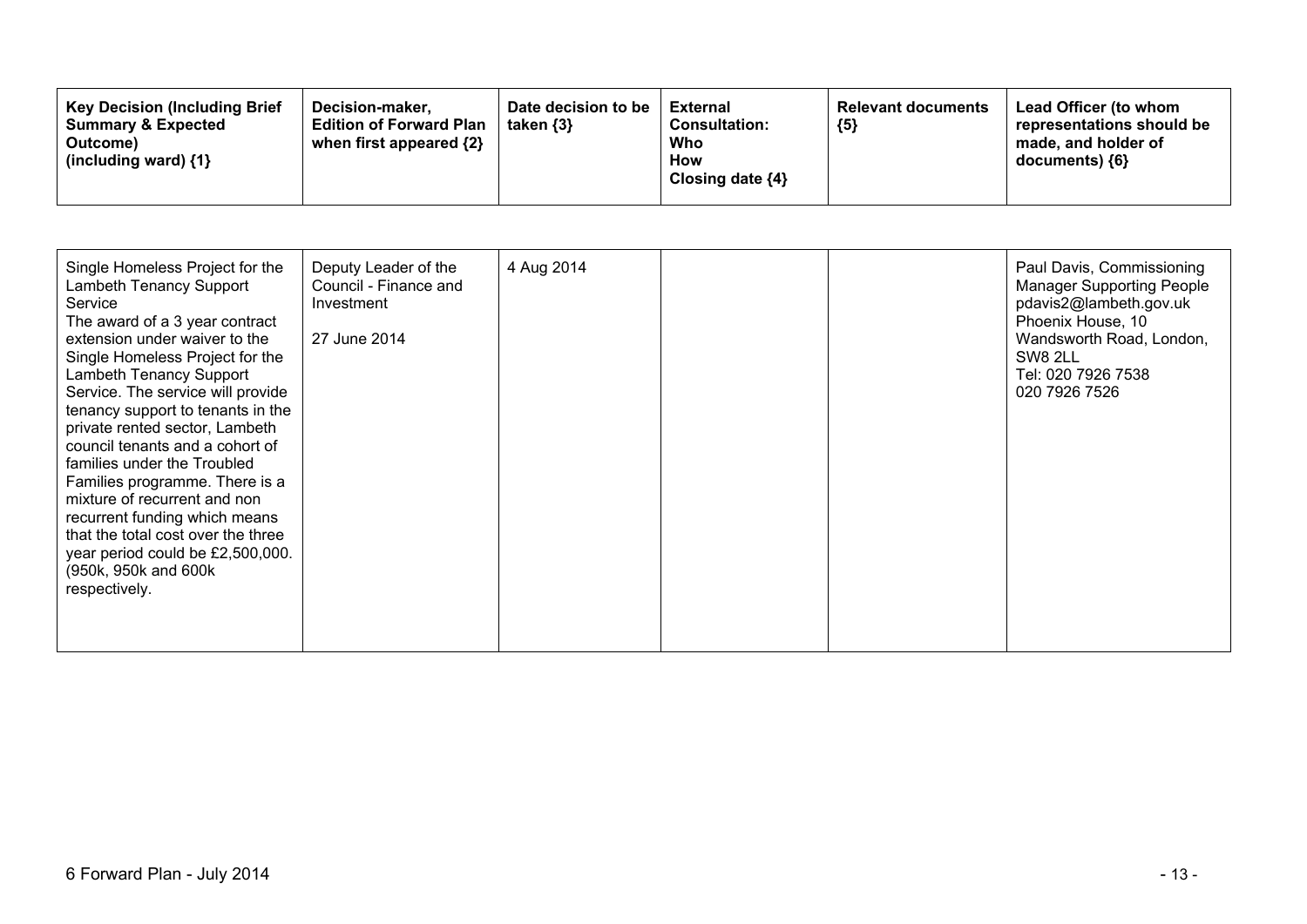| <b>Key Decision (Including Brief</b><br>Decision-maker.<br><b>Summary &amp; Expected</b><br><b>Edition of Forward Plan</b><br>when first appeared $\{2\}$<br>Outcome)<br>(including ward) $\{1\}$ | Date decision to be<br>taken $\{3\}$ | <b>External</b><br><b>Consultation:</b><br>Who<br><b>How</b><br>Closing date $\{4\}$ | <b>Relevant documents</b><br>${5}$ | Lead Officer (to whom<br>representations should be<br>made, and holder of<br>$documents)$ {6} |
|---------------------------------------------------------------------------------------------------------------------------------------------------------------------------------------------------|--------------------------------------|--------------------------------------------------------------------------------------|------------------------------------|-----------------------------------------------------------------------------------------------|
|---------------------------------------------------------------------------------------------------------------------------------------------------------------------------------------------------|--------------------------------------|--------------------------------------------------------------------------------------|------------------------------------|-----------------------------------------------------------------------------------------------|

### **Children and Adult Services**

| <b>Contract Extension for Short</b><br><b>Breaks Services for Children</b><br>with Disabilities<br>All Wards                                                                                             | Cabinet Member for<br>Children and Adult<br><b>Services</b><br>March, 2012   | 4 Aug 2014 | n/a                                                                                                            | <b>Officer Delegated</b><br>Decision Report | Angella Daley, Strategic<br><b>Commissioning Specialist</b><br><b>Services</b><br>adaley@lambeth.gov.uk<br><b>International House</b><br>Tel: 020 7926 5213 |
|----------------------------------------------------------------------------------------------------------------------------------------------------------------------------------------------------------|------------------------------------------------------------------------------|------------|----------------------------------------------------------------------------------------------------------------|---------------------------------------------|-------------------------------------------------------------------------------------------------------------------------------------------------------------|
| <b>Contract Extension Report for</b><br>Home Support Services for<br>Children with Disabilities (CWD)<br><b>Contract Extension Report for</b><br>Home Support Services for CWD<br>all wards<br>All Wards | Cabinet Member for Early<br>Years, Youth and<br>Families<br>14 December 2012 | 4 Aug 2014 | 1. Questionnaires to<br>service users<br>October 2011.<br>2. Parent/Carer<br><b>Consultation March</b><br>2011 |                                             | Angella Daley, Strategic<br><b>Commissioning Specialist</b><br><b>Services</b><br>adaley@lambeth.gov.uk<br><b>International House</b><br>Tel: 020 7926 5213 |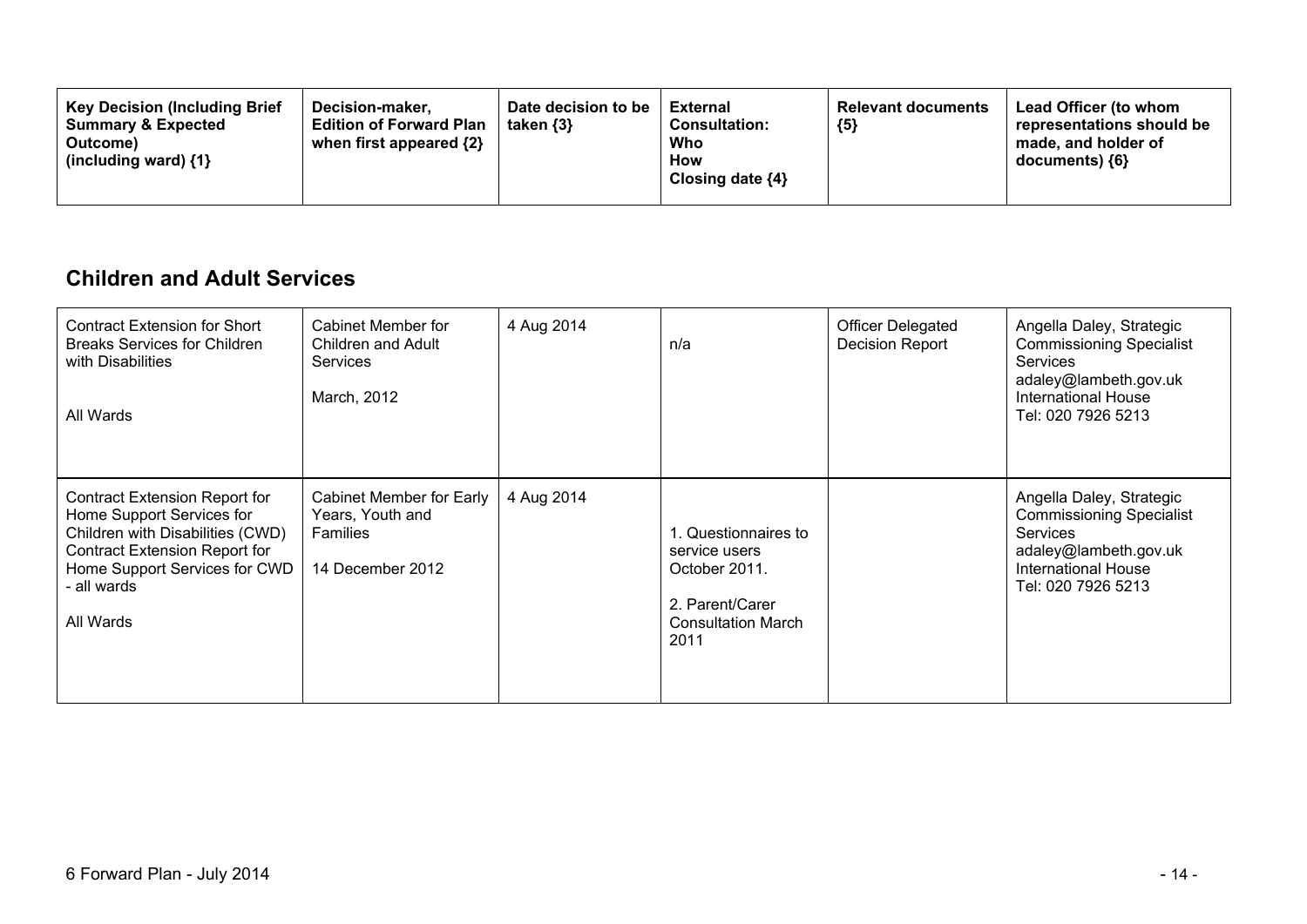| Phase A: Eamonn Fottrell Centre<br>(Michael Tippett Annex) Phase<br><b>B: Michael Tippett School</b><br>Campus<br>Consultation and design work on<br>the annex (Eamonn Fottrell<br>Centre) started September 2013.<br>The SEN consultant identified a<br>change in the delivery of<br>teaching and learning to the<br>pupils. The recommendation was<br>that the buildings (the annex and<br>the main building) must be<br>modified to allow better<br>integration of support services.<br>A design team has been<br>appointed to produce a detailed<br>construction design. Once this is<br>approved it is the aim to appoint<br>a Contractor. The anticipated<br>project budget is likely to be in<br>the region of £1,160,000.00<br>(£500k for the annex and £660k<br>for the main campus) | Cabinet Member for<br><b>Children and Adult</b><br><b>Services</b><br>28.04.2014 | 4 Aug 2014 | <b>Ward Councillors</b><br>These consultations<br>are required and will<br>be planned in the<br>near future. | Sylvester Eyong, Programme<br>Manager<br>seyong@lambeth.gov.uk<br><b>International House</b><br>Tel: 020 7926 3216 |
|-----------------------------------------------------------------------------------------------------------------------------------------------------------------------------------------------------------------------------------------------------------------------------------------------------------------------------------------------------------------------------------------------------------------------------------------------------------------------------------------------------------------------------------------------------------------------------------------------------------------------------------------------------------------------------------------------------------------------------------------------------------------------------------------------|----------------------------------------------------------------------------------|------------|--------------------------------------------------------------------------------------------------------------|--------------------------------------------------------------------------------------------------------------------|
| Thornton                                                                                                                                                                                                                                                                                                                                                                                                                                                                                                                                                                                                                                                                                                                                                                                      |                                                                                  |            |                                                                                                              |                                                                                                                    |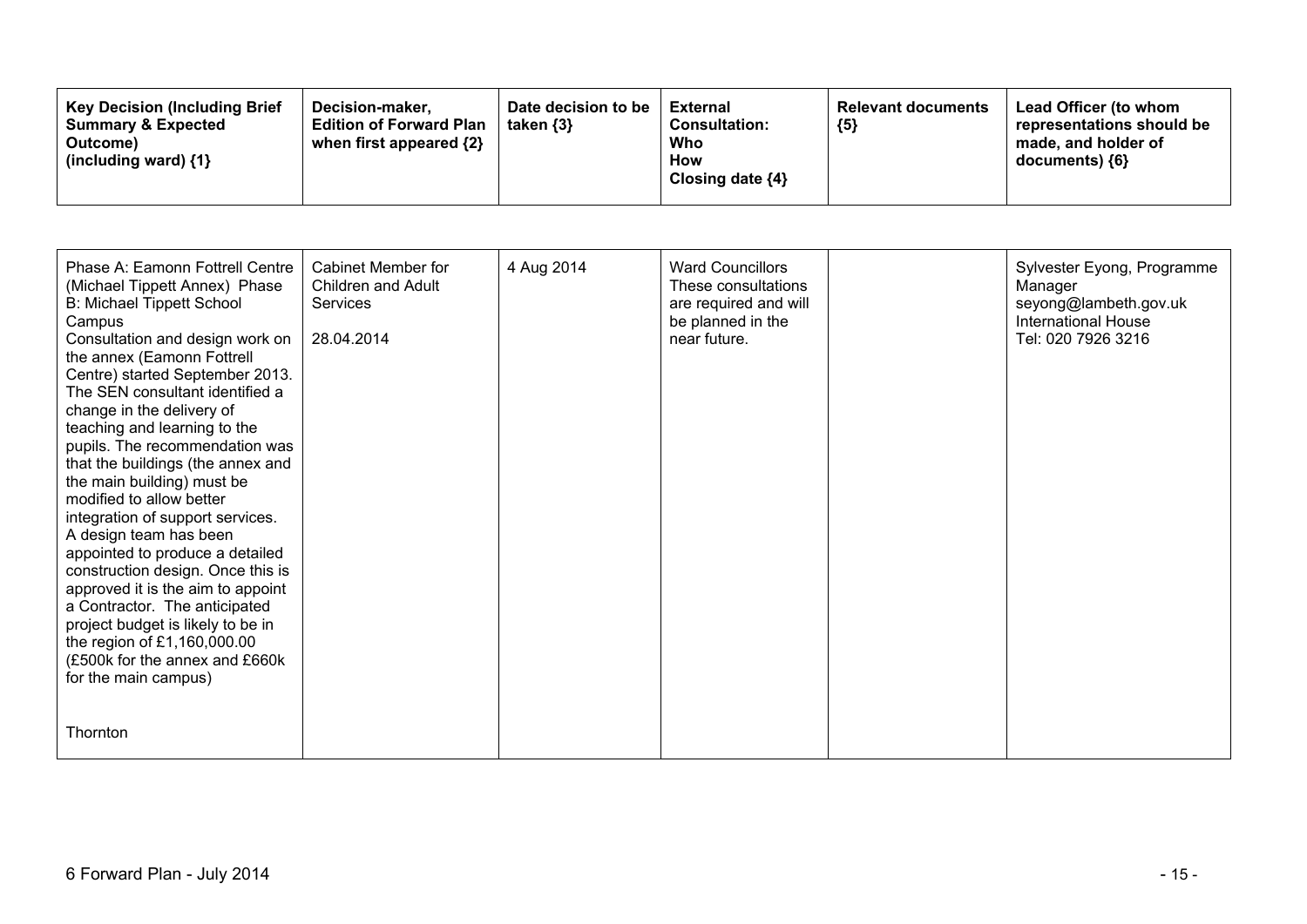| <b>Key Decision (Including Brief)</b><br>Date decision to be<br>Decision-maker,<br><b>Summary &amp; Expected</b><br><b>Edition of Forward Plan</b><br>taken $\{3\}$<br>when first appeared {2}<br>Outcome)<br>(including ward) $\{1\}$ | External<br><b>Consultation:</b><br>Who<br>How<br>Closing date $\{4\}$ | <b>Relevant documents</b><br>${5}$ | <b>Lead Officer (to whom</b><br>representations should be<br>made, and holder of<br>documents) ${6}$ |
|----------------------------------------------------------------------------------------------------------------------------------------------------------------------------------------------------------------------------------------|------------------------------------------------------------------------|------------------------------------|------------------------------------------------------------------------------------------------------|
|----------------------------------------------------------------------------------------------------------------------------------------------------------------------------------------------------------------------------------------|------------------------------------------------------------------------|------------------------------------|------------------------------------------------------------------------------------------------------|

| <b>Transforming Adult Mental</b><br><b>Health Rehabilitation services</b><br>Development of an alliance<br>contracting "development" pilot<br>to support personalised<br>integrated care and support for<br>local citizens.<br>All Wards | <b>Cabinet Member for</b><br>Children and Adult<br><b>Services</b><br>14 February 2014 | 4 Aug 2014 | A communication and<br>stakeholder<br>engagement strategy<br>is being developed<br>which will consider<br>further actions<br>required to better<br>inform and engage<br>service users, carers,<br>senior managers and<br>stakeholders in this<br>proposal. | Denis O'Rourke, Assistant<br>Director Integrated<br>Commissioning - Adult<br><b>Mental Health</b><br>denisorourke@nhs.net                                            |
|------------------------------------------------------------------------------------------------------------------------------------------------------------------------------------------------------------------------------------------|----------------------------------------------------------------------------------------|------------|------------------------------------------------------------------------------------------------------------------------------------------------------------------------------------------------------------------------------------------------------------|----------------------------------------------------------------------------------------------------------------------------------------------------------------------|
| Passenger Transport Services<br>Tender for passenger transport<br>services across adult and<br>children's services<br>All Wards                                                                                                          | <b>Cabinet Member for</b><br>Children and Adult<br><b>Services</b><br>17.04.14         | 4 Aug 2014 | Provider<br>Engagement Event -<br>2/4/14 (workshop and<br>presentation on<br>specification)<br>User consultation<br>and feedback on<br>service (surveys,<br>telephone interviews)<br>March-April 2014                                                      | Georgie Jones-Conaghan,<br><b>Strategic Commissioning</b><br>Manager<br>gjonesconaghan@lambeth.g<br>ov.uk<br>Phoenix House, London,<br>SW8 2LL<br>Tel: 020 7926 4684 |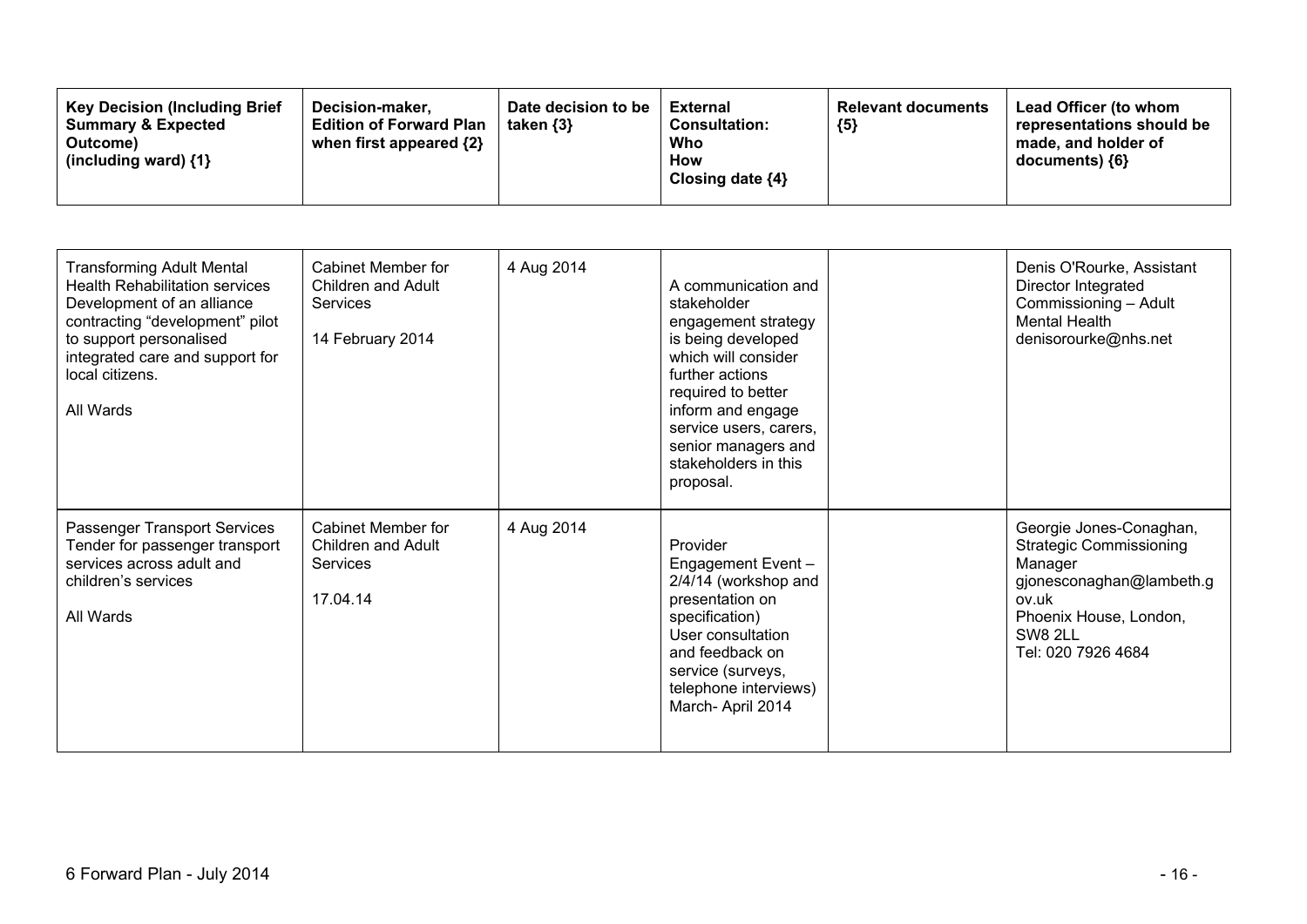| <b>Mental Health Accommodation</b><br>and Community Support<br>contract.<br>Extension of the Mental Health<br>Accommodation and Community<br>Support contract.<br>All Wards                                                     | Cabinet Member for<br>Health and Wellbeing<br>16.05.14               | 4 Aug 2014                                                              |                                                                                | Denis O'Rourke, Assistant<br>Director Integrated<br>Commissioning - Adult<br>Mental Health<br>denisorourke@nhs.net                                                                         |
|---------------------------------------------------------------------------------------------------------------------------------------------------------------------------------------------------------------------------------|----------------------------------------------------------------------|-------------------------------------------------------------------------|--------------------------------------------------------------------------------|--------------------------------------------------------------------------------------------------------------------------------------------------------------------------------------------|
| Semi Independent Living for 16+<br><b>Provision</b><br>The contract is to be extended<br>to enable one single tender of<br>adults and childrens' services.<br>The extension will allow time to<br>prepare for a single pathway. | Cabinet Member for<br>Children and Adult<br>Services<br>13 June 2014 | 4 Aug 2014<br>Please select date of<br>when decision would<br>be taken. | A full consultation<br>process was<br>undertaken for the<br>original contract. | Linnette Taylor, Strategiv<br><b>Commissioning Officer</b><br>LTaylor5@lambeth.gov.uk<br>Children & Young People<br>Services, 205 Stockwell<br>Road,, London,, SW9 9SL<br>Tel: 02079265214 |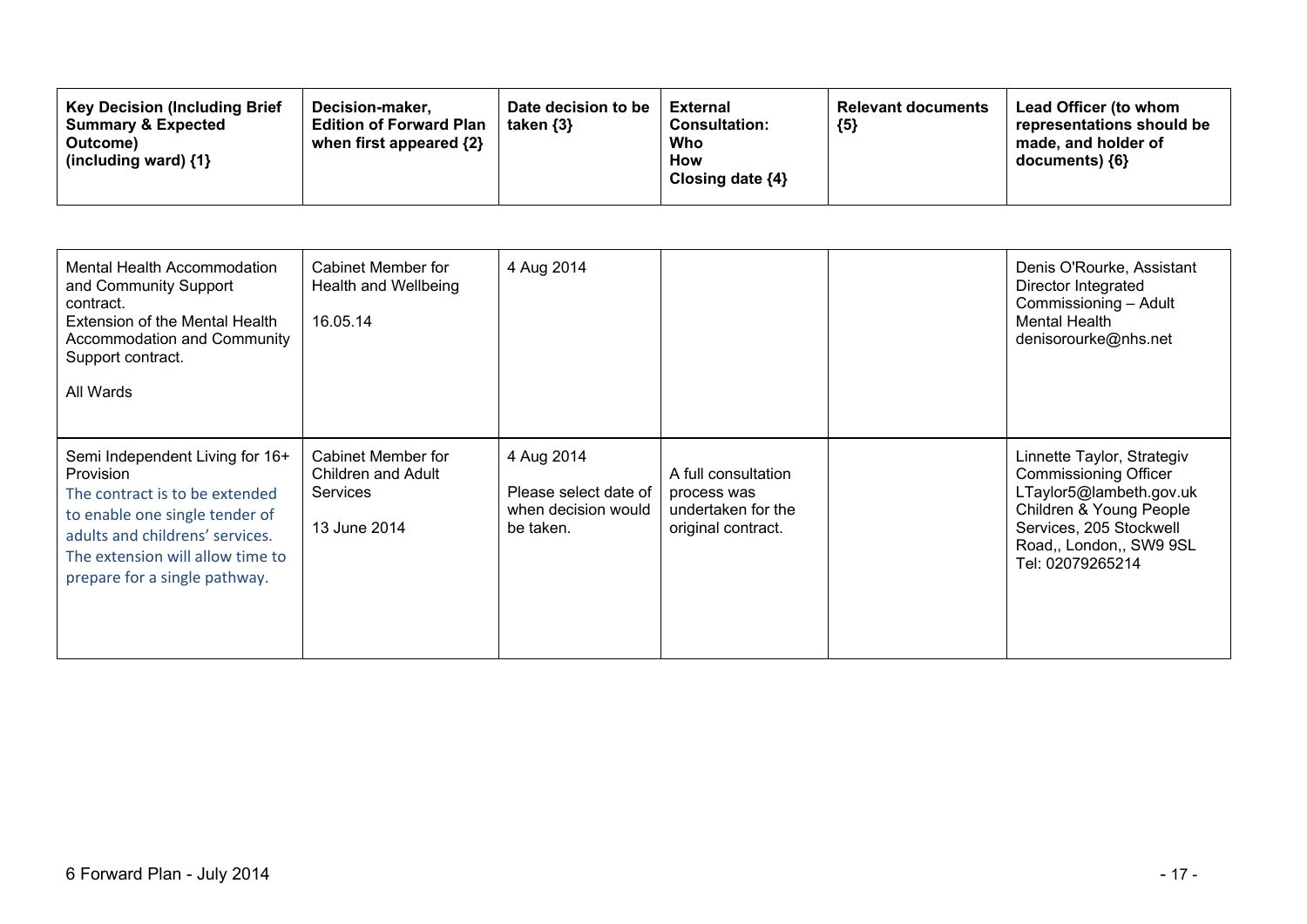| <b>Key Decision (Including Brief</b><br>Decision-maker.<br><b>Summary &amp; Expected</b><br><b>Edition of Forward Plan</b><br>when first appeared $\{2\}$<br>Outcome)<br>(including ward) $\{1\}$ | Date decision to be<br>taken $\{3\}$ | <b>External</b><br><b>Consultation:</b><br>Who<br>How<br>Closing date $\{4\}$ | <b>Relevant documents</b><br>${5}$ | Lead Officer (to whom<br>representations should be<br>made, and holder of<br>documents) {6} |
|---------------------------------------------------------------------------------------------------------------------------------------------------------------------------------------------------|--------------------------------------|-------------------------------------------------------------------------------|------------------------------------|---------------------------------------------------------------------------------------------|
|---------------------------------------------------------------------------------------------------------------------------------------------------------------------------------------------------|--------------------------------------|-------------------------------------------------------------------------------|------------------------------------|---------------------------------------------------------------------------------------------|

# **Environment and Sustainability**

| <b>Environmental Services Fees</b><br>and Charges<br>Agree to the changes to the<br><b>Environmental Services Fees</b><br>and Charges to be applicable<br>from Apil 2014.<br>All Wards                                        | <b>Cabinet Member for</b><br>Environment and<br>Sustainability<br>31 January 2014 | 4 Aug 2014                                                              |  | Michael C Clarke, Public<br><b>Environment Manager</b><br>mcclarke@lambeth.gov.uk<br>1st Floor, Service Team<br>House, 185-205<br>Shakespeare Road, London,<br>SE24 0PZ<br>Tel: 020 7926 0528  |
|-------------------------------------------------------------------------------------------------------------------------------------------------------------------------------------------------------------------------------|-----------------------------------------------------------------------------------|-------------------------------------------------------------------------|--|------------------------------------------------------------------------------------------------------------------------------------------------------------------------------------------------|
| Annual s106 London Eye -<br><b>Report 14/15</b><br>To agree the proposals for<br>disbursement of S106 funding<br>associated with the London Eye<br>and administered by the Visitor<br>Management Group.<br>Bishop's; Prince's | Cabinet Member for<br>Environment and<br>Sustainability<br>4 July 2014            | 4 Aug 2014<br>Please select date of<br>when decision would<br>be taken. |  | Doug Perry, Head of<br><b>Environmental Services &amp;</b><br>Highways<br>dperry@lambeth.gov.uk<br>Service Team House, 185-<br>205 Shakespeare Road,<br>LONDON, SE24 0PZ<br>Tel: 020 7926 1255 |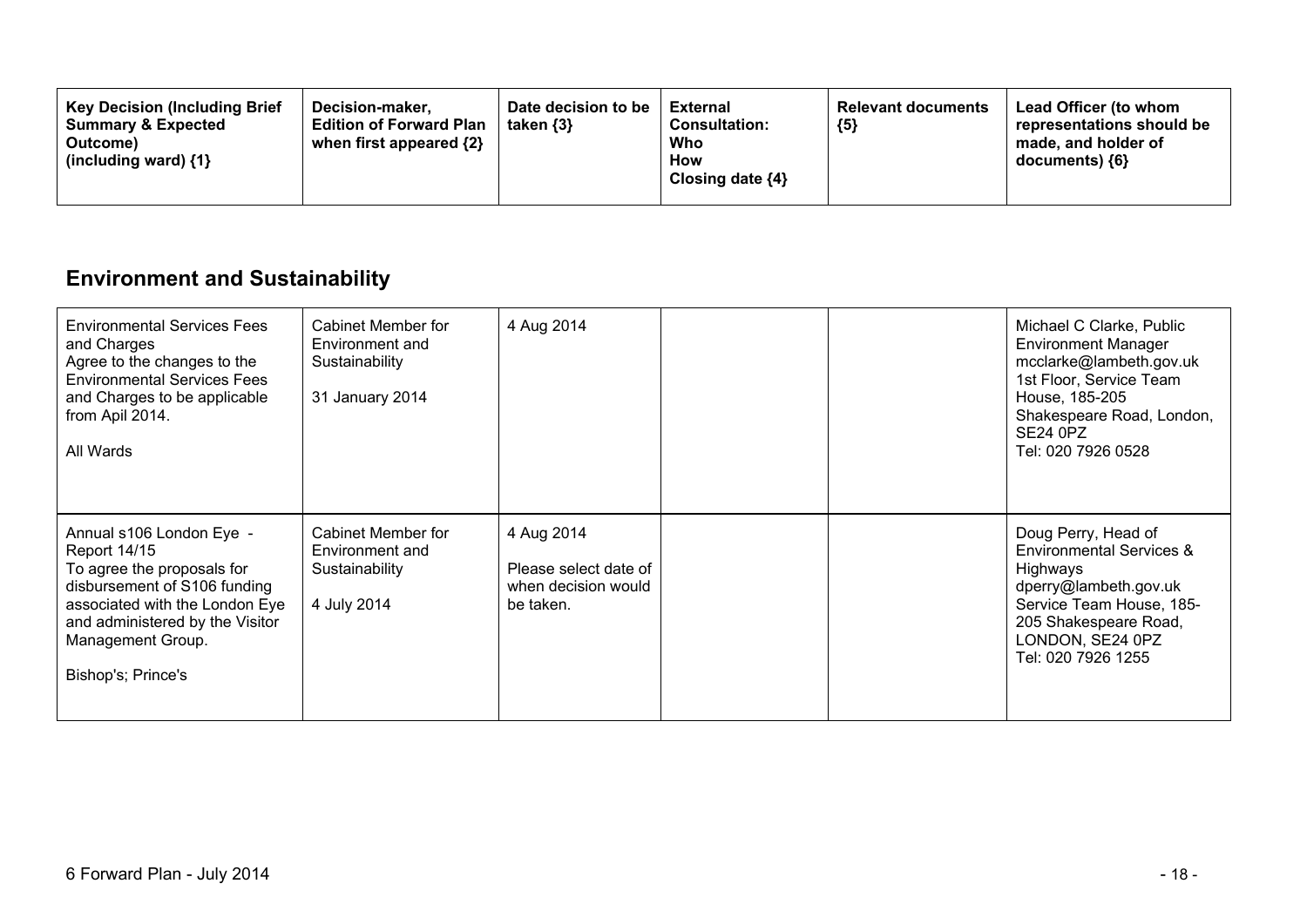| <b>Key Decision (Including Brief</b><br>Decision-maker.<br><b>Summary &amp; Expected</b><br>Outcome)<br>(including ward) $\{1\}$ | Date decision to be<br>taken $\{3\}$<br><b>Edition of Forward Plan</b><br>when first appeared {2} | <b>External</b><br><b>Consultation:</b><br>Who<br>How<br>Closing date $\{4\}$ | <b>Relevant documents</b><br>${5}$ | Lead Officer (to whom<br>representations should be<br>made, and holder of<br>$documents)$ {6} |
|----------------------------------------------------------------------------------------------------------------------------------|---------------------------------------------------------------------------------------------------|-------------------------------------------------------------------------------|------------------------------------|-----------------------------------------------------------------------------------------------|
|----------------------------------------------------------------------------------------------------------------------------------|---------------------------------------------------------------------------------------------------|-------------------------------------------------------------------------------|------------------------------------|-----------------------------------------------------------------------------------------------|

# **Health and Wellbeing**

| Transfer of 2013/14 funding from<br>NHS to Lambeth<br>Transfer of funding via s256 for<br>2013/14 from NHS England to<br>London Borough of Lambeth<br>All Wards | Cabinet Member for<br>Health and Wellbeing<br>7 February 2014 | 4 Aug 2014 | Engagement with<br>LINK/ HealthWatch<br>roundtables, CCG<br>engagement on<br>planning and the BIG<br>Lambeth Health<br>Debate, SLIC<br>Citizens' panel work<br>and Lambeth Living<br>Well Collaborative<br>co-productive work<br>on mental health.<br>This work is ongoing<br>and developing. |  |  |
|-----------------------------------------------------------------------------------------------------------------------------------------------------------------|---------------------------------------------------------------|------------|-----------------------------------------------------------------------------------------------------------------------------------------------------------------------------------------------------------------------------------------------------------------------------------------------|--|--|
|-----------------------------------------------------------------------------------------------------------------------------------------------------------------|---------------------------------------------------------------|------------|-----------------------------------------------------------------------------------------------------------------------------------------------------------------------------------------------------------------------------------------------------------------------------------------------|--|--|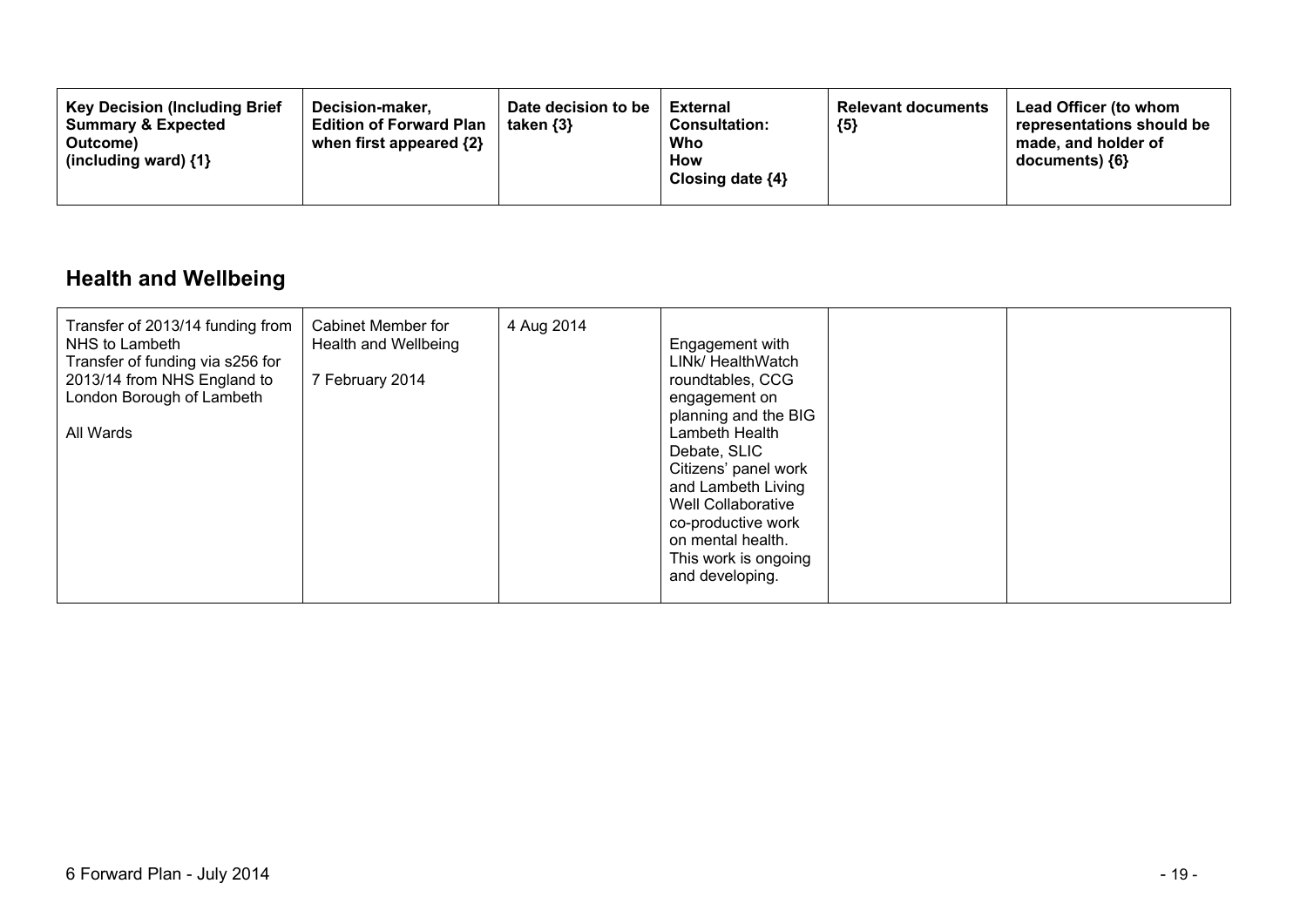| <b>Key Decision (Including Brief</b><br>Decision-maker.<br><b>Edition of Forward Plan</b><br><b>Summary &amp; Expected</b><br>when first appeared {2}<br>Outcome)<br>(including ward) $\{1\}$ | Date decision to be<br>taken $\{3\}$ | <b>External</b><br><b>Consultation:</b><br>Who<br>How<br>Closing date $\{4\}$ | <b>Relevant documents</b><br>${5}$ | Lead Officer (to whom<br>representations should be<br>made, and holder of<br>$documents)$ {6} |
|-----------------------------------------------------------------------------------------------------------------------------------------------------------------------------------------------|--------------------------------------|-------------------------------------------------------------------------------|------------------------------------|-----------------------------------------------------------------------------------------------|
|-----------------------------------------------------------------------------------------------------------------------------------------------------------------------------------------------|--------------------------------------|-------------------------------------------------------------------------------|------------------------------------|-----------------------------------------------------------------------------------------------|

| <b>Better Care Fund</b><br>To finalise and agree the<br>approach to developing the<br>Better Care Fund for Lambeth<br>for 2014-16<br>All Wards             | <b>Cabinet Member for</b><br>Health and Wellbeing<br>7 February 2014 | 4 Aug 2014 | Engagement with<br>LINk/ HealthWatch<br>roundtables, CCG<br>engagement on<br>planning and the BIG<br>Lambeth Health<br>Debate, SLIC<br>Citizens' panel work<br>and Lambeth Living<br><b>Well Collaborative</b><br>co-productive work<br>on mental health.<br>This work is ongoing<br>and developing. | Moira McGrath, Director of<br><b>Integrated Commissioning</b><br>moira.mcgrath@nhs.net                                                           |
|------------------------------------------------------------------------------------------------------------------------------------------------------------|----------------------------------------------------------------------|------------|------------------------------------------------------------------------------------------------------------------------------------------------------------------------------------------------------------------------------------------------------------------------------------------------------|--------------------------------------------------------------------------------------------------------------------------------------------------|
| Provision of Community<br>Equipment for Health & Social<br>Care<br>To vary the current contract for<br>the provison of community<br>equipment<br>All Wards | <b>Cabinet Member for</b><br>Health and Wellbeing<br>9 May 2014      | 4 Aug 2014 |                                                                                                                                                                                                                                                                                                      | David Worrall, Senior<br>Commissioning Manager,<br>Health and Wellbeing<br>dworrall@lambeth.gov.uk<br><b>Phoenix House</b><br>Tel: 020 7926 9978 |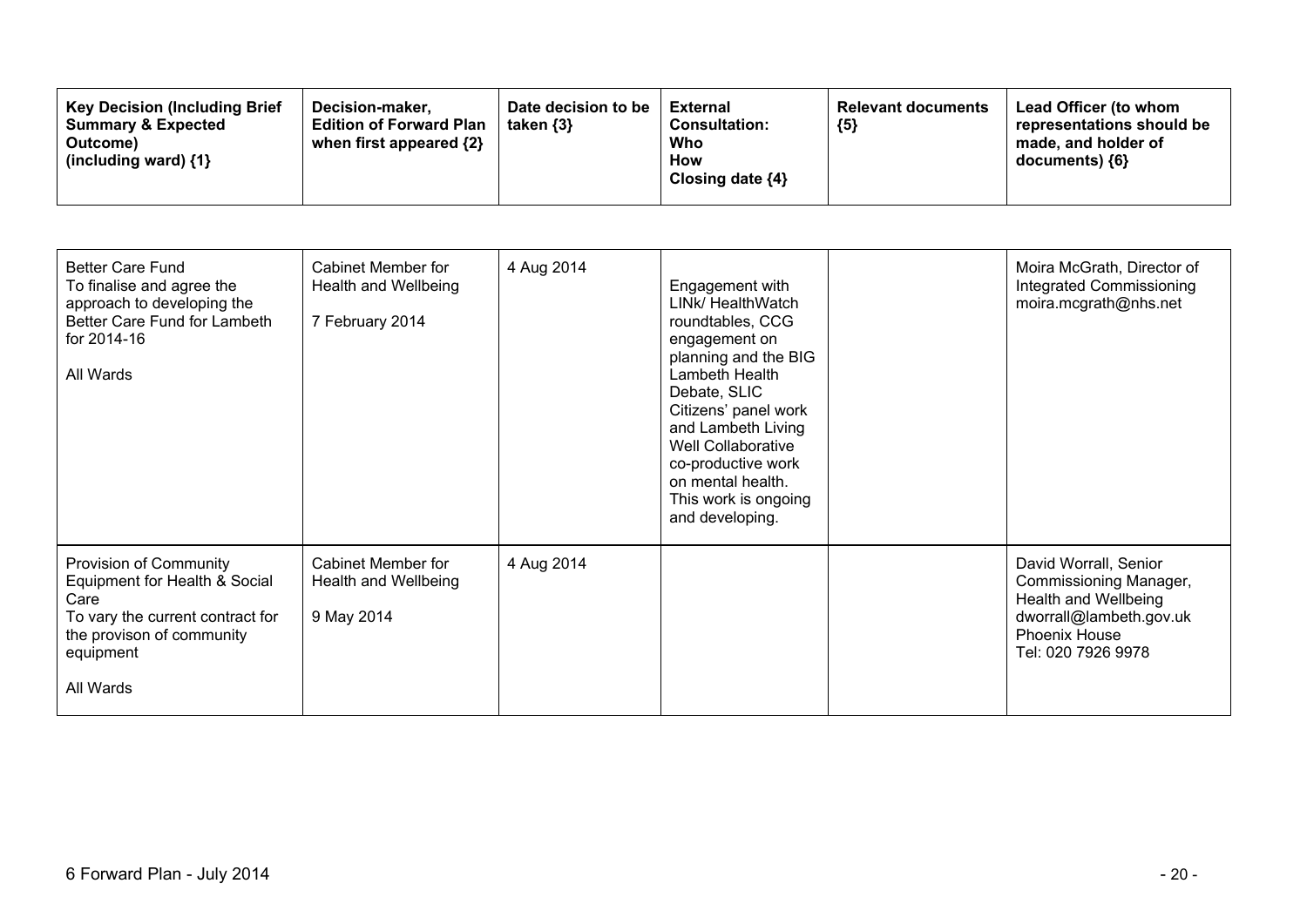| <b>Key Decision (Including Brief)</b><br>Decision-maker,<br><b>Summary &amp; Expected</b><br><b>Edition of Forward Plan</b><br>when first appeared {2}<br>Outcome)<br>(including ward) $\{1\}$ | Date decision to be<br>taken $\{3\}$ | <b>External</b><br><b>Consultation:</b><br>Who<br>How<br>Closing date $\{4\}$ | <b>Relevant documents</b><br>${5}$ | <b>Lead Officer (to whom</b><br>representations should be<br>made, and holder of<br>documents) ${6}$ |
|------------------------------------------------------------------------------------------------------------------------------------------------------------------------------------------------|--------------------------------------|-------------------------------------------------------------------------------|------------------------------------|------------------------------------------------------------------------------------------------------|
|------------------------------------------------------------------------------------------------------------------------------------------------------------------------------------------------|--------------------------------------|-------------------------------------------------------------------------------|------------------------------------|------------------------------------------------------------------------------------------------------|

| <b>Community Support Services</b><br>The provision of Community<br>Support Services for adult,<br>children and continuing health<br>care clients.<br>All Wards | Cabinet Member for<br>Health and Wellbeing<br>30 May 2014 | 4 Aug 2014 | The community<br>support service was<br>extensively consulted<br>on with service users,<br>carers, care<br>management and<br>relevant<br>stakeholders.<br>Workshops were held<br>with service users,<br>carers and care<br>managers to<br>establish the method<br>statement questions. |  | Georgie Jones-Conaghan,<br><b>Strategic Commissioning</b><br>Manager<br>gjonesconaghan@lambeth.g<br>ov.uk<br>Phoenix House, London,<br>SW8 2LL<br>Tel: 020 7926 4684 |
|----------------------------------------------------------------------------------------------------------------------------------------------------------------|-----------------------------------------------------------|------------|----------------------------------------------------------------------------------------------------------------------------------------------------------------------------------------------------------------------------------------------------------------------------------------|--|----------------------------------------------------------------------------------------------------------------------------------------------------------------------|
|----------------------------------------------------------------------------------------------------------------------------------------------------------------|-----------------------------------------------------------|------------|----------------------------------------------------------------------------------------------------------------------------------------------------------------------------------------------------------------------------------------------------------------------------------------|--|----------------------------------------------------------------------------------------------------------------------------------------------------------------------|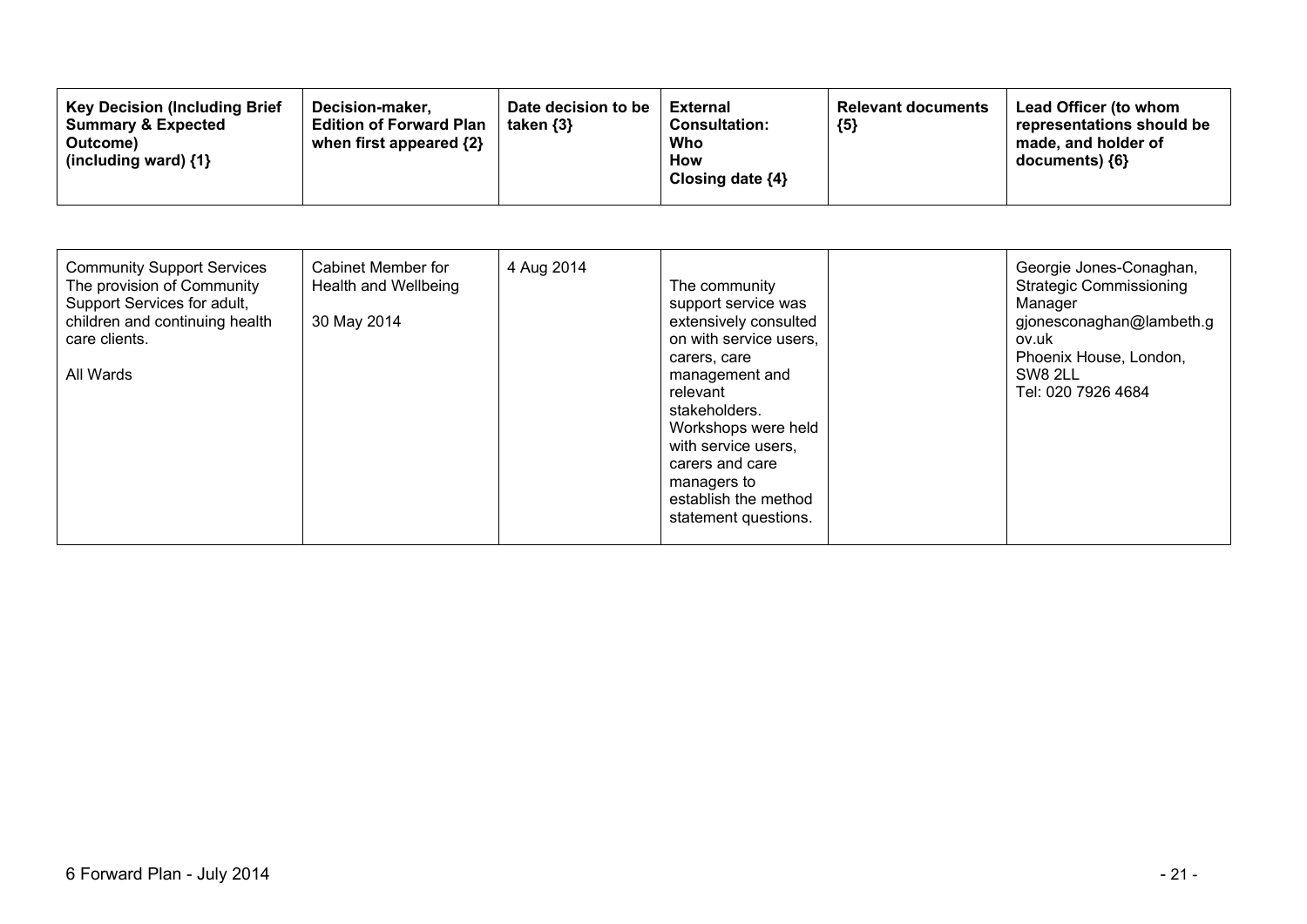| <b>Key Decision (Including Brief</b><br>Decision-maker,<br><b>Summary &amp; Expected</b><br><b>Edition of Forward Plan</b><br>when first appeared {2}<br>Outcome)<br>(including ward) $\{1\}$ | Date decision to be<br>taken $\{3\}$ | External<br><b>Consultation:</b><br>Who<br>How<br>Closing date $\{4\}$ | <b>Relevant documents</b><br>${5}$ | Lead Officer (to whom<br>representations should be<br>made, and holder of<br>documents) {6} |
|-----------------------------------------------------------------------------------------------------------------------------------------------------------------------------------------------|--------------------------------------|------------------------------------------------------------------------|------------------------------------|---------------------------------------------------------------------------------------------|
|-----------------------------------------------------------------------------------------------------------------------------------------------------------------------------------------------|--------------------------------------|------------------------------------------------------------------------|------------------------------------|---------------------------------------------------------------------------------------------|

| Extension to pilot level 3<br>specialist weight management<br>service for children<br>Decision to extend the above<br>contract for 2 years. This<br>contract is part of a healthy<br>weight programme that was set<br>up as a pilot following a tender<br>that was carried out in 2011. The<br>pilot will be evaluated over the<br>next year and a tender will be<br>carried out again in 2016 (for the<br>full healthy weight programme)<br>following analysis of the findings<br>from the evaluation. | Cabinet Member for<br>Health and Wellbeing<br>13 june 2014 | 4 Aug 2014 | Qualitative data is<br>being captured<br>through the<br>evaluation.<br>Programme<br>participants provide<br>feedback following<br>their involvement.<br>Relevant<br>professionals and<br>stakeholders will be<br>consulted during the<br>evaluation and during<br>the tender process<br>which will be carried<br>out in 2016. |  | <b>Candice Clark</b><br>candiceclark@nhs.net |
|---------------------------------------------------------------------------------------------------------------------------------------------------------------------------------------------------------------------------------------------------------------------------------------------------------------------------------------------------------------------------------------------------------------------------------------------------------------------------------------------------------|------------------------------------------------------------|------------|-------------------------------------------------------------------------------------------------------------------------------------------------------------------------------------------------------------------------------------------------------------------------------------------------------------------------------|--|----------------------------------------------|
|---------------------------------------------------------------------------------------------------------------------------------------------------------------------------------------------------------------------------------------------------------------------------------------------------------------------------------------------------------------------------------------------------------------------------------------------------------------------------------------------------------|------------------------------------------------------------|------------|-------------------------------------------------------------------------------------------------------------------------------------------------------------------------------------------------------------------------------------------------------------------------------------------------------------------------------|--|----------------------------------------------|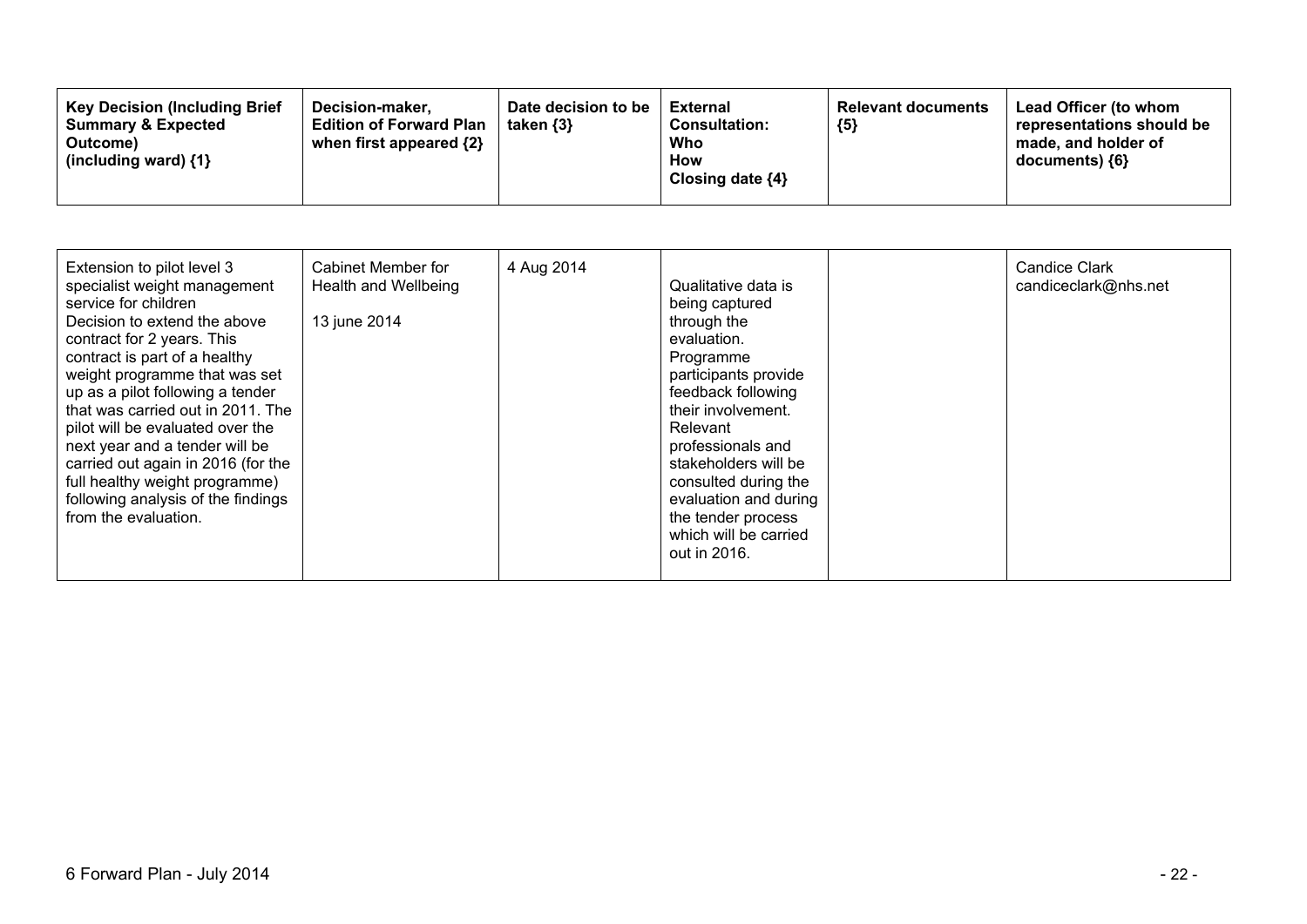| <b>Key Decision (Including Brief)</b><br>Decision-maker.<br><b>Summary &amp; Expected</b><br><b>Edition of Forward Plan</b><br>when first appeared {2}<br>Outcome)<br>(including ward) $\{1\}$ | Date decision to be<br><b>External</b><br><b>Consultation:</b><br>Who<br>How<br>Closing date $\{4\}$ | taken {3} | <b>Relevant documents</b><br>${5}$ | Lead Officer (to whom<br>representations should be<br>made, and holder of<br>$documents)$ {6} |
|------------------------------------------------------------------------------------------------------------------------------------------------------------------------------------------------|------------------------------------------------------------------------------------------------------|-----------|------------------------------------|-----------------------------------------------------------------------------------------------|
|------------------------------------------------------------------------------------------------------------------------------------------------------------------------------------------------|------------------------------------------------------------------------------------------------------|-----------|------------------------------------|-----------------------------------------------------------------------------------------------|

| 4 Aug 2014                      | Paul Steinberg, Senior         |
|---------------------------------|--------------------------------|
| London HIV Prevention           | <b>Strategic Commissioning</b> |
| Cabinet Member for              | Engagement with                |
| Health and Wellbeing            | London Directors of            |
| Programme                       | Manager                        |
| The tendering and award of      | PSteinberg@lambeth.gov.uk      |
| Please select date of           | Public Health via the          |
| contracts for this London-wide  | <b>LHPP Steering</b>           |
| 4 July 2014                     | Tel: 020 7926 0480             |
| when decision would             | Group, London                  |
| be taken.                       | Sexual Health Group            |
| programme (hosted,              | and London Councils'           |
| commissioned and managed by     | Leaders Committee.             |
| Lambeth) for HIV prevention.    | Planning and                   |
| The services comprise outreach, | development of this            |
| condom distribution and media   | work is ongoing as             |
| campaigns.                      | the tender process             |
| All Wards                       | proceeds.                      |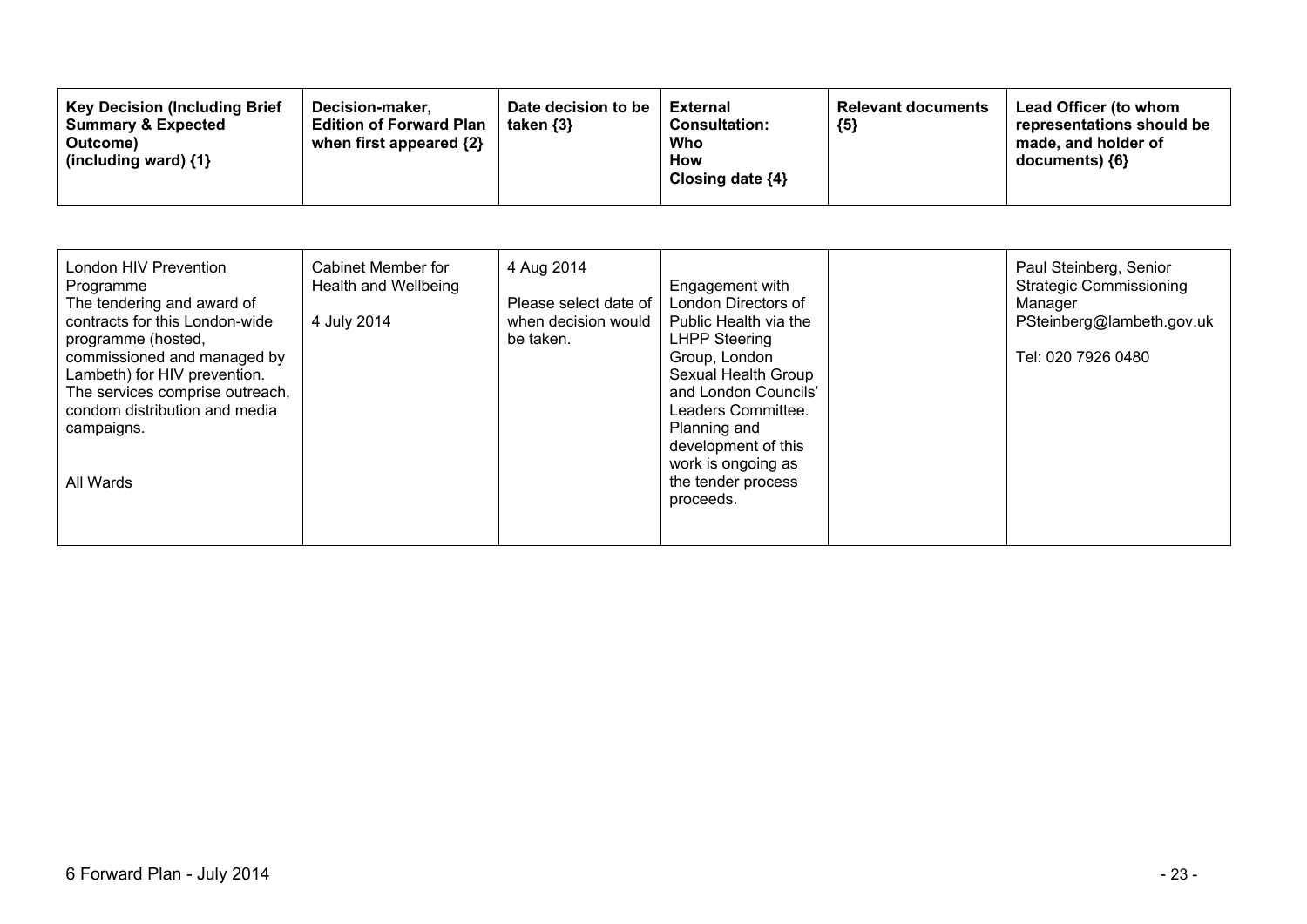| <b>Key Decision (Including Brief</b><br>Decision-maker.<br><b>Summary &amp; Expected</b><br><b>Edition of Forward Plan</b><br>when first appeared $\{2\}$<br>Outcome)<br>(including ward) $\{1\}$ | Date decision to be<br>taken {3} | <b>External</b><br><b>Consultation:</b><br>Who<br>How<br>Closing date ${4}$ | <b>Relevant documents</b><br>${5}$ | <b>Lead Officer (to whom</b><br>representations should be<br>made, and holder of<br>documents) ${6}$ |
|---------------------------------------------------------------------------------------------------------------------------------------------------------------------------------------------------|----------------------------------|-----------------------------------------------------------------------------|------------------------------------|------------------------------------------------------------------------------------------------------|
|---------------------------------------------------------------------------------------------------------------------------------------------------------------------------------------------------|----------------------------------|-----------------------------------------------------------------------------|------------------------------------|------------------------------------------------------------------------------------------------------|

| Shared Lives scheme<br>In December 2013, approval was<br>given to the waiver of section 8.0<br>(Purchasing Rules) of the<br><b>Contract Standing Orders in</b><br>order to extend the Shared Lives<br>scheme with Lambeth Mencap<br>for a further period of 12 months<br>for the period 1 January 2014 to<br>31 December 2014.<br>During the extension period it<br>was proposed to:<br>a) Expand the Shared Lives<br>Scheme to all client groups by<br>participating in the Cabinet<br>Office Trailblazer Scheme, for<br>the use of Social Impact Bond.<br>b) Enter into direct negotiation<br>with Social Finance to develop a<br>social investment mechanism to<br>expand the Shared Lives<br>scheme through a competitive<br>selection process. | <b>Cabinet Member for</b><br>Health and Wellbeing<br>4 July 2014 | 4 Aug 2014<br>Please select date of<br>when decision would<br>be taken. |  | Laval Lebon, Senior Strategic<br><b>Commissioning Manager</b><br>LLebon2@lambeth.gov.uk<br>Phoenix House<br>Tel: 020 7926 4654 |
|-----------------------------------------------------------------------------------------------------------------------------------------------------------------------------------------------------------------------------------------------------------------------------------------------------------------------------------------------------------------------------------------------------------------------------------------------------------------------------------------------------------------------------------------------------------------------------------------------------------------------------------------------------------------------------------------------------------------------------------------------------|------------------------------------------------------------------|-------------------------------------------------------------------------|--|--------------------------------------------------------------------------------------------------------------------------------|
| Lambeth appointed Social<br>Finance to support the<br>development of this contract<br>model in Lambeth and to identify<br>a viable Shared Lives provider<br>for the delivery of Shared Lives<br>care in Lambeth, to be supported<br>with social investment. In<br>selecting the Shared Lives<br>provider, Social Finance has<br>6 refert a ked fel aum-alfaly 20014<br>transparent selection process                                                                                                                                                                                                                                                                                                                                                |                                                                  |                                                                         |  | $-24-$                                                                                                                         |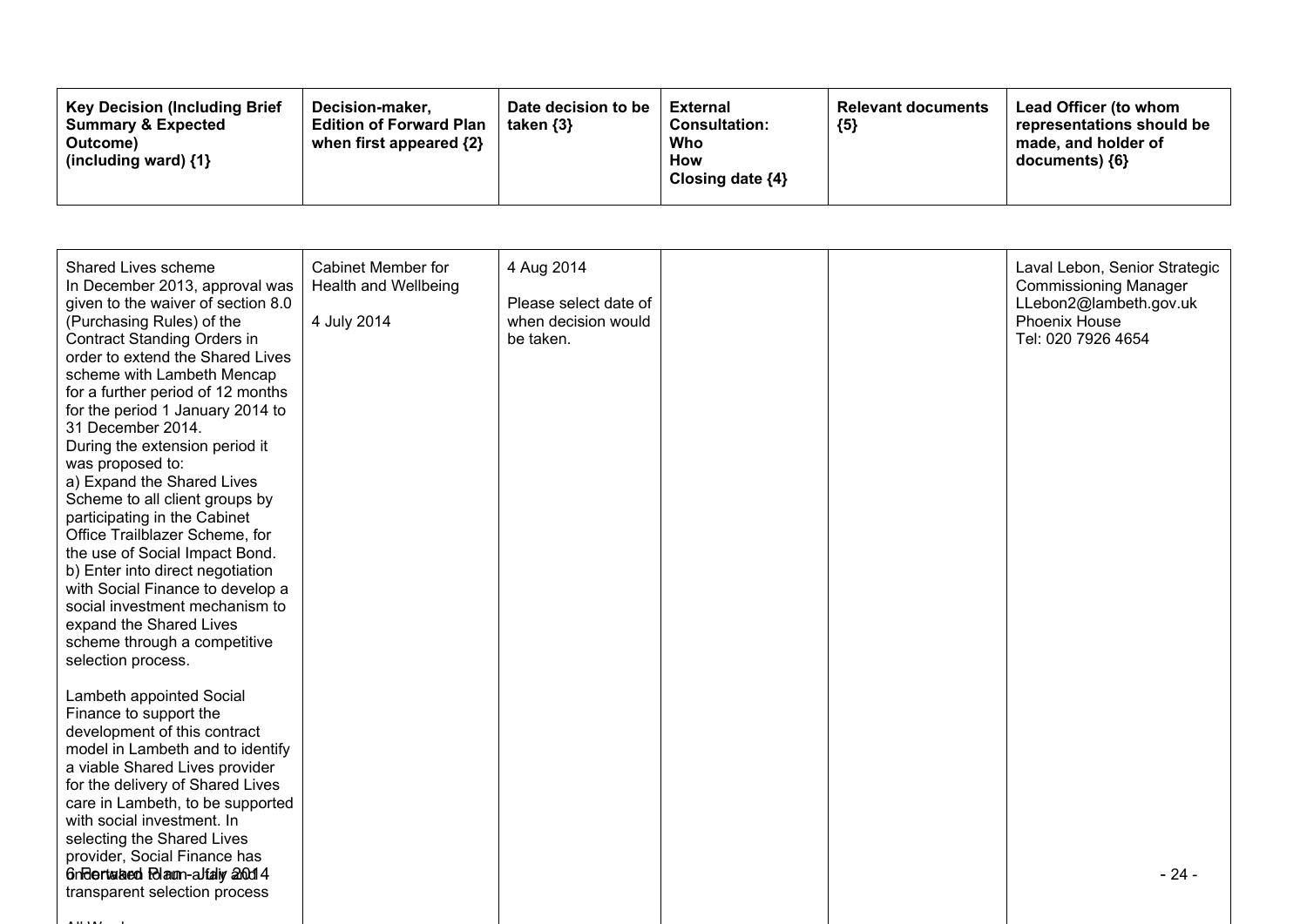| Supported housing for people<br>with mental health needs<br>requiring 24-hour support<br>18-month contract extension to<br>start 1 October 2014 and run<br>until 31 March 2016. This Social<br>Inclusion (SP) service will be<br>provided by Riverside English<br>Churches.<br>Ferndale                                      | <b>Cabinet Member for</b><br>Health and Wellbeing<br>18 July 2014 | 17 Aug 2014 |  | Karen Clarke<br>KClarke1@lambeth.gov.uk |
|------------------------------------------------------------------------------------------------------------------------------------------------------------------------------------------------------------------------------------------------------------------------------------------------------------------------------|-------------------------------------------------------------------|-------------|--|-----------------------------------------|
| Medium-level supported housing<br>for people with mental health<br>needs<br>18-month contract extension to<br>start 1 October 2014 and run<br>until 31 March 2016. This Social<br>Inclusion (SP) service will be<br>provided by Certitude (Southside<br>Partnership).<br>Brixton Hill; Ferndale; Streatham<br>Wells; Vassall | <b>Cabinet Member for</b><br>Health and Wellbeing<br>18 July 2014 | 18 Aug 2014 |  | Karen Clarke<br>KClarke1@lambeth.gov.uk |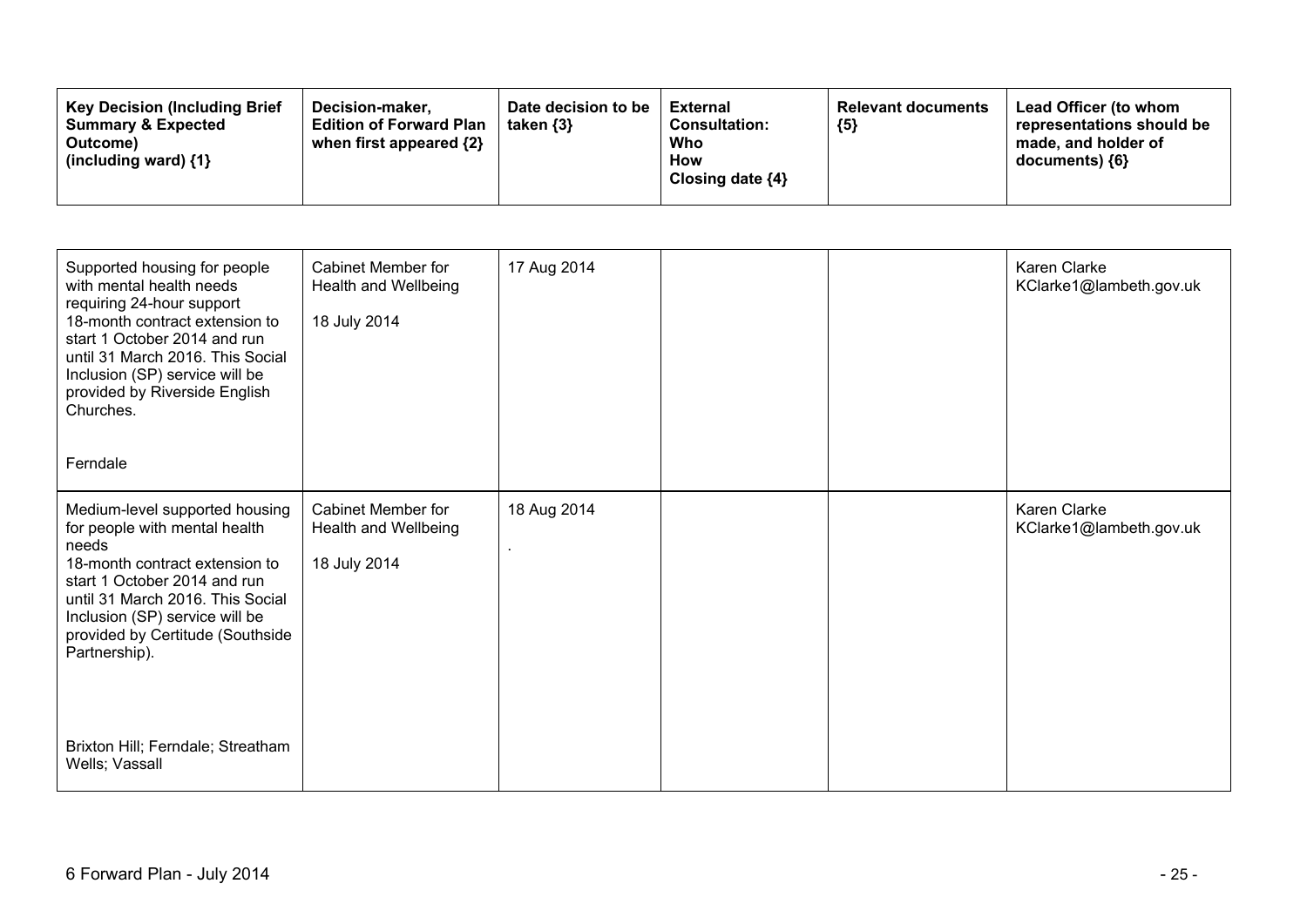| <b>Key Decision (Including Brief</b><br>Decision-maker.<br><b>Summary &amp; Expected</b><br><b>Edition of Forward Plan</b><br>when first appeared {2}<br>Outcome)<br>(including ward) {1} | Date decision to be<br>taken $\{3\}$ | <b>External</b><br><b>Consultation:</b><br>Who<br>How<br>Closing date $\{4\}$ | <b>Relevant documents</b><br>${5}$ | <b>Lead Officer (to whom</b><br>representations should be<br>made, and holder of<br>$documents)$ {6} |
|-------------------------------------------------------------------------------------------------------------------------------------------------------------------------------------------|--------------------------------------|-------------------------------------------------------------------------------|------------------------------------|------------------------------------------------------------------------------------------------------|
|-------------------------------------------------------------------------------------------------------------------------------------------------------------------------------------------|--------------------------------------|-------------------------------------------------------------------------------|------------------------------------|------------------------------------------------------------------------------------------------------|

# **Housing**

| Disposal of land to Pocket to<br>develop low cost housing<br>The GLA has agreed to fund a<br>low cost home ownership<br>programme to be delivered by<br>Pocket in Lambeth. The initial<br>sites and terms for disposal are<br>proposed for approval, subject to<br>consultation and planning<br>permission.<br>Bishops, Streatham Wells and<br>Vassall | Cabinet Member for<br>Housing<br>26 April 2013   | 4 Aug 2014 | We will consult with<br>local ward members.<br>resident groups and<br>stakeholders for each<br>site proposed for<br>development. We will<br>do this at throughout<br>the design<br>development<br>process, prior to<br>making planning<br>applications. | Mayor's Covenant<br>Prospectus<br>Mayor's Covenant<br>Prospectus<br>Disposal of land to<br>Pocket to develop low<br>cost housing | Lesley Johnson, Interim<br><b>Housing Regeneration</b><br>Manager<br>Ljohnson3@lambeth.gov.uk<br>Hambrook House<br>Tel: 020 7926 3765 |
|--------------------------------------------------------------------------------------------------------------------------------------------------------------------------------------------------------------------------------------------------------------------------------------------------------------------------------------------------------|--------------------------------------------------|------------|---------------------------------------------------------------------------------------------------------------------------------------------------------------------------------------------------------------------------------------------------------|----------------------------------------------------------------------------------------------------------------------------------|---------------------------------------------------------------------------------------------------------------------------------------|
| Bishop's; Ferndale; Streatham<br>Wells                                                                                                                                                                                                                                                                                                                 |                                                  |            |                                                                                                                                                                                                                                                         |                                                                                                                                  |                                                                                                                                       |
| Approval of Lollard Street<br>Development Agreement for<br>provision of new homes and<br>nursery school<br>The General Exception<br>procedure is likely to be followed<br>Bishop's; Prince's                                                                                                                                                           | Cabinet Member for<br>Housing<br>11 October 2013 | 4 Aug 2014 | Princes and Bishops<br><b>Ward Members</b>                                                                                                                                                                                                              | Resolution to grant<br>planning permission for<br><b>Shell Centre</b><br>development                                             | Lesley Johnson, Interim<br><b>Housing Regeneration</b><br>Manager<br>Ljohnson3@lambeth.gov.uk<br>Hambrook House<br>Tel: 020 7926 3765 |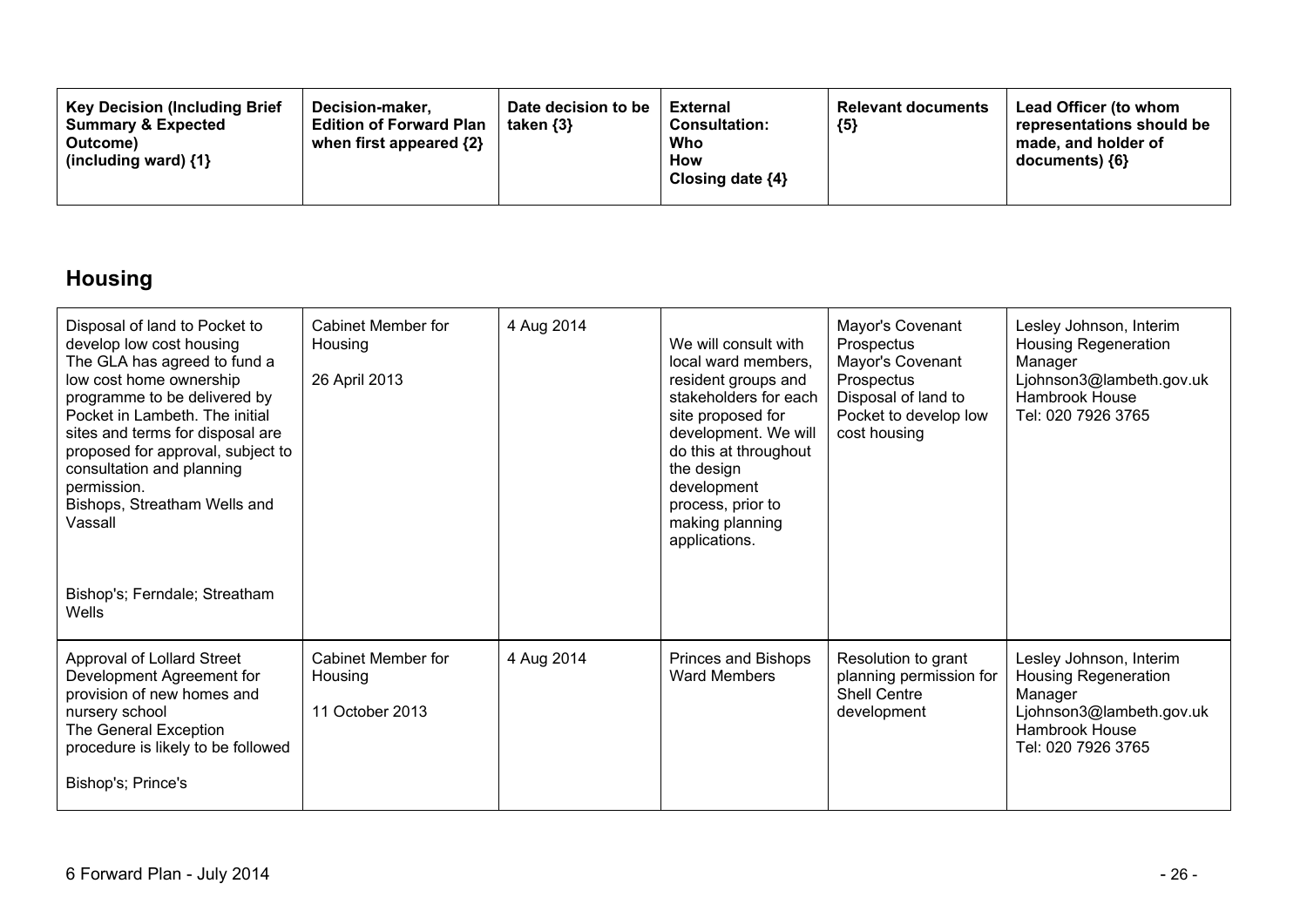| <b>Key Decision (Including Brief)</b><br>Decision-maker,<br>Summary & Expected<br><b>Edition of Forward Plan</b><br>when first appeared {2}<br>Outcome)<br>$(includingward)$ {1} | Date decision to be<br>taken $\{3\}$ | <b>External</b><br><b>Consultation:</b><br>Who<br>How<br>Closing date {4} | <b>Relevant documents</b><br>${5}$ | Lead Officer (to whom<br>representations should be<br>made, and holder of<br>documents) {6} |
|----------------------------------------------------------------------------------------------------------------------------------------------------------------------------------|--------------------------------------|---------------------------------------------------------------------------|------------------------------------|---------------------------------------------------------------------------------------------|
|----------------------------------------------------------------------------------------------------------------------------------------------------------------------------------|--------------------------------------|---------------------------------------------------------------------------|------------------------------------|---------------------------------------------------------------------------------------------|

| Development Options Appraisal -<br><b>Fenwick Estate</b><br>To approve the opportunity sites<br>in Fenwick estate as the location<br>for offsite affordable housing<br>provision by Sainsbury/TfL<br>Larkhall                                                                              | Cabinet Member for<br>Housing<br>2 May 2014          | 4 Aug 2014                                                              | Local residents and<br>ward councillors<br>Resident participation<br>in the project will be<br>designed in close<br>liaison with the TRA.<br>A communications<br>plan will be<br>developed by the<br>project team<br>involving drop in,<br>newsletters, events<br>etc to engage with<br>residents and<br>coproduce a project<br>plan. | Lesley Johnson, Interim<br><b>Housing Regeneration</b><br>Manager<br>Ljohnson3@lambeth.gov.uk<br>Hambrook House<br>Tel: 020 7926 3765         |
|--------------------------------------------------------------------------------------------------------------------------------------------------------------------------------------------------------------------------------------------------------------------------------------------|------------------------------------------------------|-------------------------------------------------------------------------|---------------------------------------------------------------------------------------------------------------------------------------------------------------------------------------------------------------------------------------------------------------------------------------------------------------------------------------|-----------------------------------------------------------------------------------------------------------------------------------------------|
| Proposal to Appoint Mears Ltd<br>(Interim) for South Area - Waiver<br>An urgent waiver report has<br>been prepared recommending<br>Mears Ltd to take over delivery<br>of repairs and voids works in the<br>south as an interim arrangement<br>only for a period of 18 months.<br>All Wards | <b>Cabinet Member for</b><br>Housing<br>20 June 2014 | 4 Aug 2014<br>Please select date of<br>when decision would<br>be taken. | High-level meetings<br>with Cabinet<br>Member/ LL Board/<br>Contractor                                                                                                                                                                                                                                                                | Ola Akinfe, Director of<br><b>Property Services</b><br>OAkinfe@lambethliving.org.u<br>Lambeth Living, Hambrook<br>House<br>Tel: 0207 926 3427 |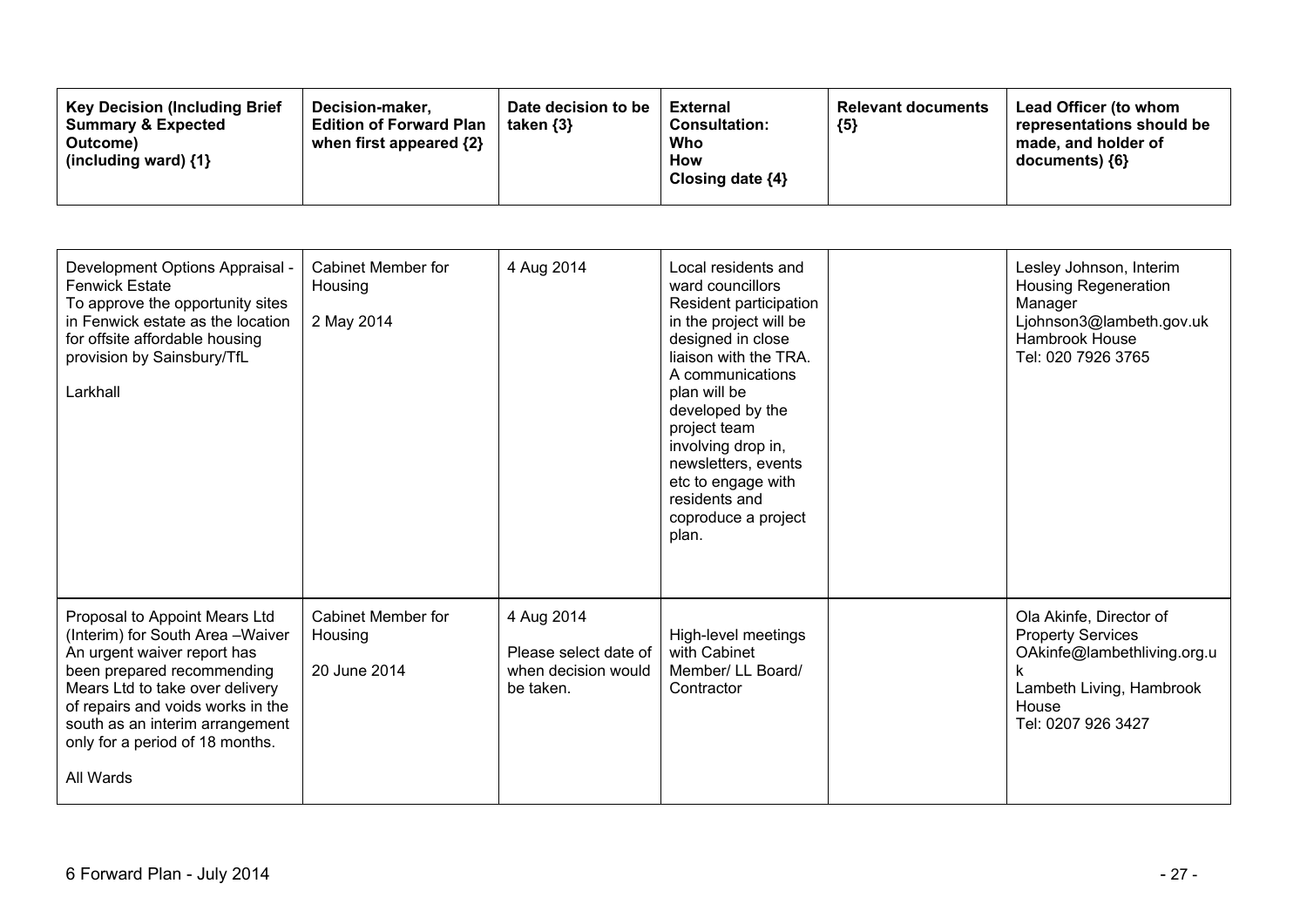| <b>Key Decision (Including Brief)</b><br>Decision-maker,<br><b>Summary &amp; Expected</b><br><b>Edition of Forward Plan</b><br>when first appeared {2}<br>Outcome)<br>(including ward) $\{1\}$ | Date decision to be<br>taken $\{3\}$ | <b>External</b><br><b>Consultation:</b><br>Who<br>How<br>Closing date $\{4\}$ | <b>Relevant documents</b><br>${5}$ | Lead Officer (to whom<br>representations should be<br>made, and holder of<br>$documents)$ {6} |
|------------------------------------------------------------------------------------------------------------------------------------------------------------------------------------------------|--------------------------------------|-------------------------------------------------------------------------------|------------------------------------|-----------------------------------------------------------------------------------------------|
|------------------------------------------------------------------------------------------------------------------------------------------------------------------------------------------------|--------------------------------------|-------------------------------------------------------------------------------|------------------------------------|-----------------------------------------------------------------------------------------------|

| Tender Approval for CDM-C<br>Services through Lewisham<br>Framework (Lot 12)<br>Lambeth Living delivers CDM-C<br>Services as part of the Arm's<br>Length Management<br>Organisation (ALMO)<br>management agreement to<br>provide sufficiency of skills,<br>resources and expertise to<br>undertake to particular stock on<br>a responsive basis. Approval is<br>sought to award the contract for<br>CDM-C Services across the<br>borough for a proposed three<br>year programme.<br>All Wards | <b>Cabinet Member for</b><br>Housing<br>04.07.14 | 4 Aug 2014<br>n. | Utilising an already<br>established<br>framework via<br>Lewisham enables<br>Lambeth to meet its<br>statutory<br>requirements for<br>health and safety<br>related works, as well<br>as the option to<br>accessing other<br>Construction related<br>professional services<br>as and when it's<br>required for LHS<br>prioritised works. |  | Abigail Acosta, Strategic<br><b>Contract Management</b><br><b>Procurement Officer</b><br>AAcosta@lambeth.gov.uk |
|-----------------------------------------------------------------------------------------------------------------------------------------------------------------------------------------------------------------------------------------------------------------------------------------------------------------------------------------------------------------------------------------------------------------------------------------------------------------------------------------------|--------------------------------------------------|------------------|---------------------------------------------------------------------------------------------------------------------------------------------------------------------------------------------------------------------------------------------------------------------------------------------------------------------------------------|--|-----------------------------------------------------------------------------------------------------------------|
|-----------------------------------------------------------------------------------------------------------------------------------------------------------------------------------------------------------------------------------------------------------------------------------------------------------------------------------------------------------------------------------------------------------------------------------------------------------------------------------------------|--------------------------------------------------|------------------|---------------------------------------------------------------------------------------------------------------------------------------------------------------------------------------------------------------------------------------------------------------------------------------------------------------------------------------|--|-----------------------------------------------------------------------------------------------------------------|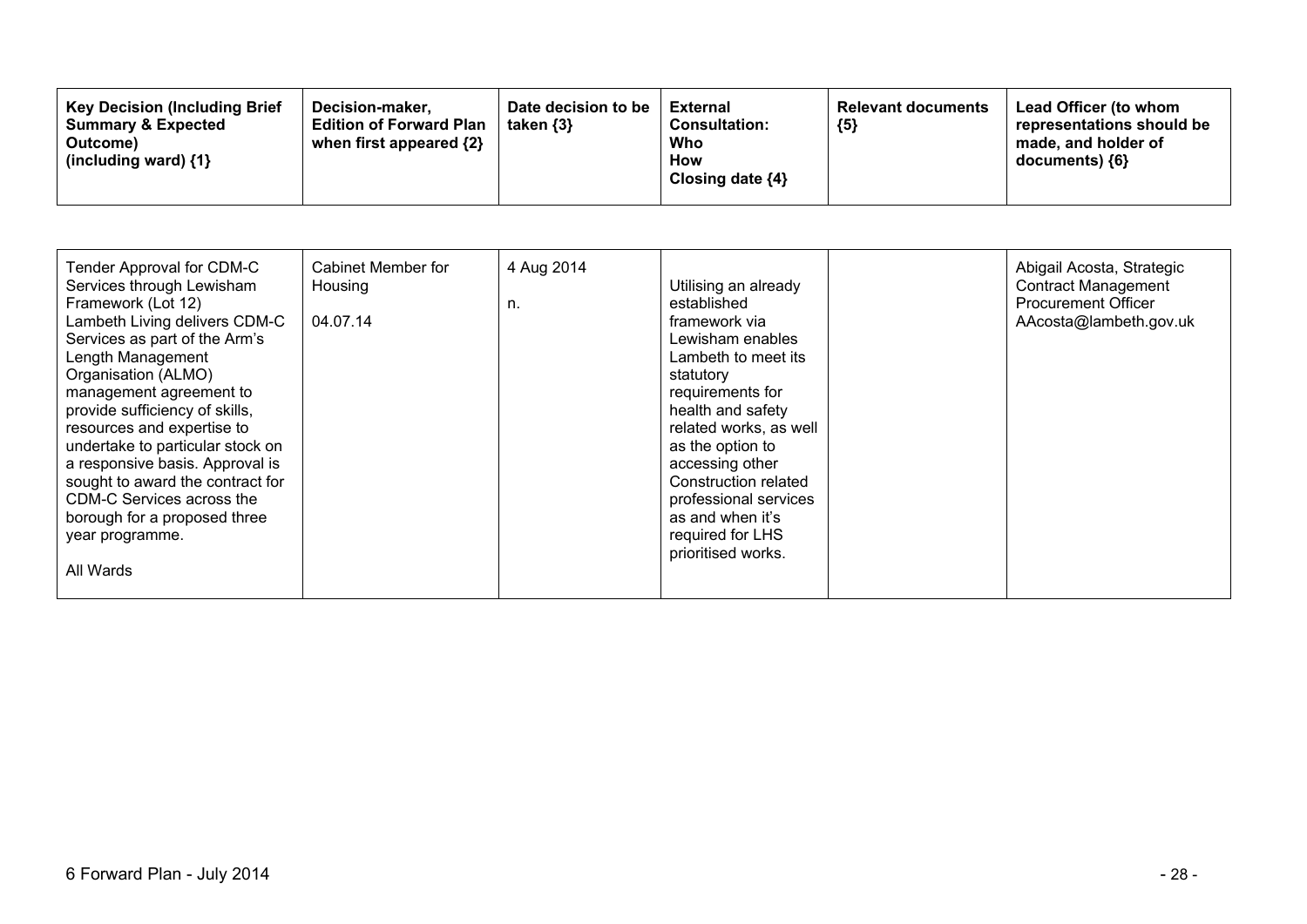| CCTV Cameras and CCTV<br>Digital System Maintenance<br>Provision and Maintenance of<br><b>ANPR Cameras - (Automatic</b><br>Number Plate Recognition)<br>Cameras. This contract involves<br>the maintenance of the static<br>CCTV cameras on-street, the<br>CCTV digital system and supply<br>of ANPR cameras. | Cabinet Member for<br>Housing<br>15 February 2013 | 10 Nov 2014 | No external<br>consultation | Gateway 1 - Business<br>Case report<br>2. Gateway 2 report -<br>Strategy report<br>Gateway 3 report | Raj Mistry, Head of Parking<br>rmistry@lambeth.gov.uk<br><b>Blue Star House</b><br>Tel: 020 7926 6263 |
|---------------------------------------------------------------------------------------------------------------------------------------------------------------------------------------------------------------------------------------------------------------------------------------------------------------|---------------------------------------------------|-------------|-----------------------------|-----------------------------------------------------------------------------------------------------|-------------------------------------------------------------------------------------------------------|
| All Wards                                                                                                                                                                                                                                                                                                     |                                                   |             |                             |                                                                                                     |                                                                                                       |

# **Neighbourhoods**

| <b>Black Cultural Archives</b><br>A waiver to grant fund the Black<br>Cultural Archives (BCA) through<br>a Service Level Agreement to<br>deliver a programme of learning<br>and cultural experiences offered<br>at the new Heritage Centre in<br>Windrush Square and through<br>outreach.<br>All Wards | Cabinet Member for<br>Neighbourhoods<br>13 June 2014 | 30 Jul 2014 | There has been<br>strong engagement<br>between the Council<br>and Black Cultural<br>Archives. This project<br>has encapsulated all<br>the principles of joint<br>working and is noted<br>as an example of<br>cooperative working. | <b>Charlotte Evans</b><br>CEvans@lambeth.gov.uk |
|--------------------------------------------------------------------------------------------------------------------------------------------------------------------------------------------------------------------------------------------------------------------------------------------------------|------------------------------------------------------|-------------|-----------------------------------------------------------------------------------------------------------------------------------------------------------------------------------------------------------------------------------|-------------------------------------------------|
|                                                                                                                                                                                                                                                                                                        |                                                      |             |                                                                                                                                                                                                                                   |                                                 |